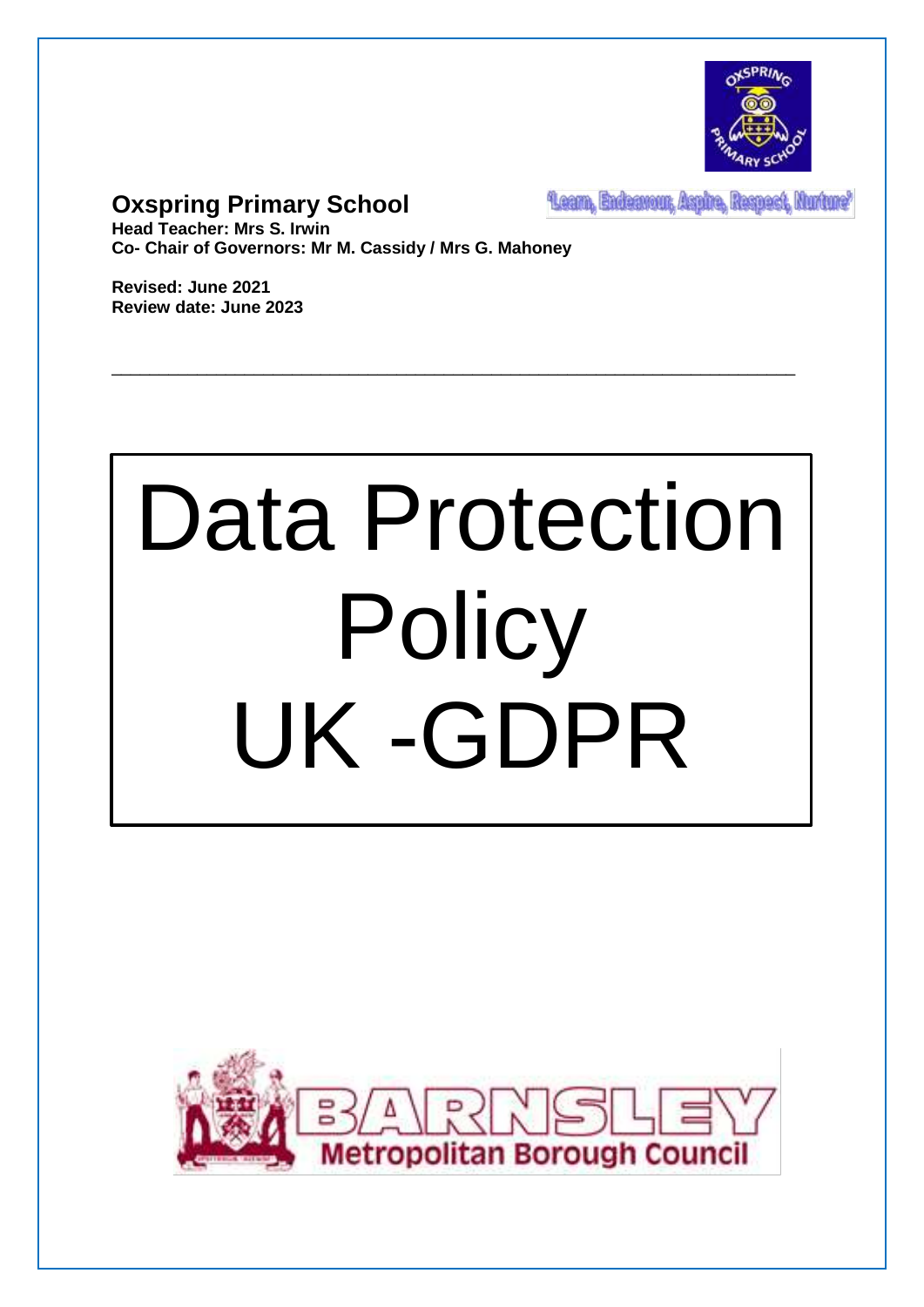#### **Definitions**

| <b>Term</b>                         | <b>Definition</b>                                                                                                                                                                                                                                                                                                                                                                                                                                |
|-------------------------------------|--------------------------------------------------------------------------------------------------------------------------------------------------------------------------------------------------------------------------------------------------------------------------------------------------------------------------------------------------------------------------------------------------------------------------------------------------|
| <b>Personal data</b>                | Any information relating to an identified, or<br>identifiable, individual.<br>This may include the individual's:<br>Name (including initials)<br>Identification number (or Unique<br>$\bullet$<br>Pupil Number)<br>Location data<br>Online identifier, such as a<br>$\bullet$<br>username. It may also include<br>factors specific to the individual's<br>physical, physiological, genetic,<br>mental, economic, cultural or social<br>identity. |
| Special categories of personal data | Personal data which is more sensitive and so<br>needs more protection, including information<br>about an individual's:<br>Racial or ethnic origin<br>$\bullet$<br>Political opinions<br>$\bullet$<br>Religious or philosophical beliefs                                                                                                                                                                                                          |
|                                     | Trade union membership<br>Genetics<br>Biometrics (such as fingerprints,<br>$\bullet$<br>retina and iris patterns), where used<br>for identification purposes<br>Health - physical or mental<br>$\bullet$<br>Sex life or sexual orientation<br>$\bullet$                                                                                                                                                                                          |
| <b>Processing</b>                   | Anything done to personal data, such as<br>collecting, recording, organising, structuring,<br>storing, adapting, altering, retrieving, using,<br>disseminating, erasing or destroying.<br>Processing can be automated or manual.                                                                                                                                                                                                                 |
| Data subject                        | The identified or identifiable individual whose<br>personal data is held or processed.                                                                                                                                                                                                                                                                                                                                                           |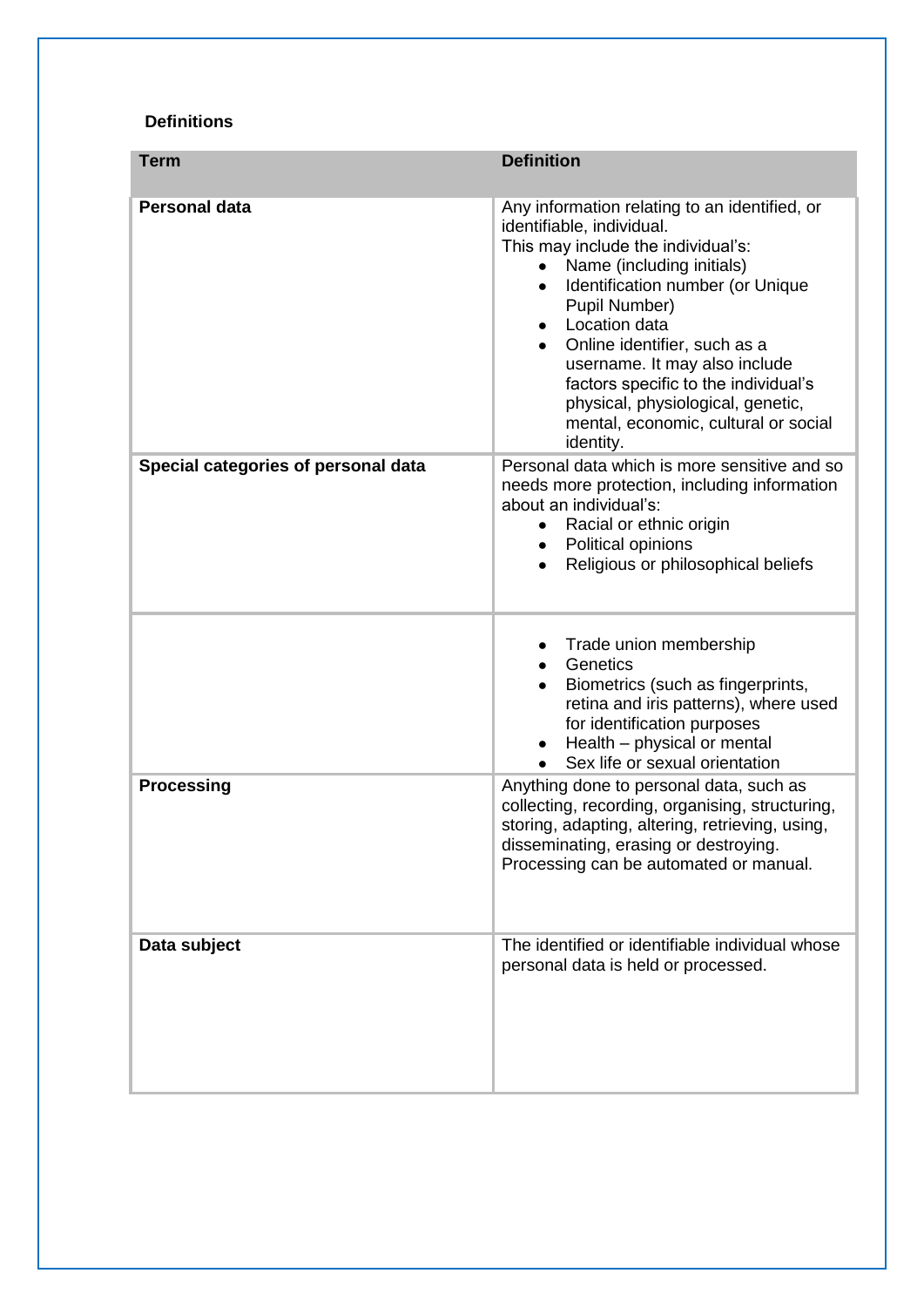| Data controller      | A person or organisation that determines the<br>purposes and the means of processing of<br>personal data.                                                  |
|----------------------|------------------------------------------------------------------------------------------------------------------------------------------------------------|
| Data processor       | A person or other body, other than an<br>employee of the data controller, who<br>processes personal data on behalf of the data<br>controller.              |
| Personal data breach | A breach of security leading to the accidental<br>or unlawful destruction, loss, alteration,<br>unauthorised disclosure of, or access to<br>personal data. |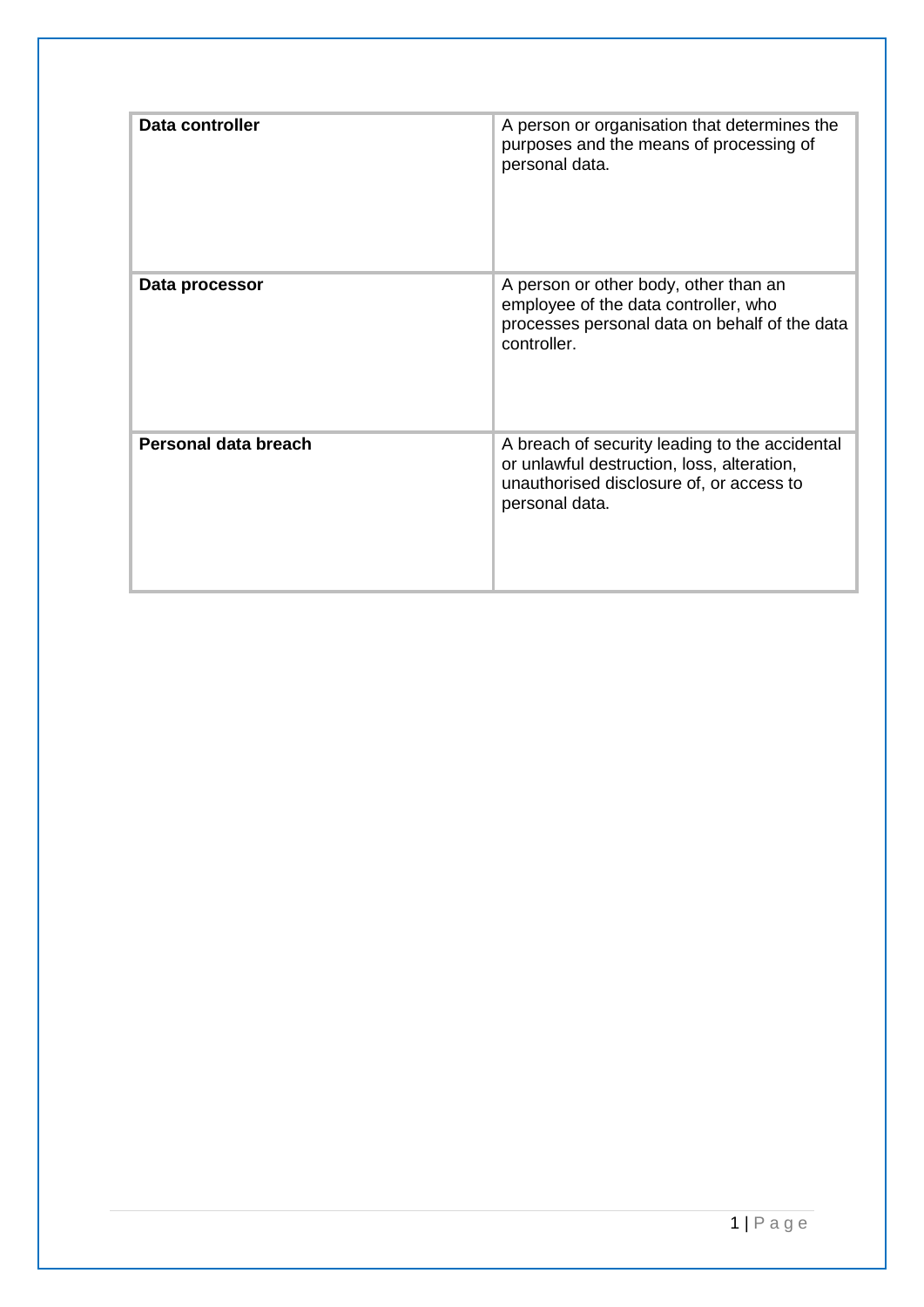#### **Contents:**

#### [Statement of intent](#page-4-0)

- 1. [Legal framework](#page-5-0)
- 2. [Applicable data](#page-5-1)
- 3. [Principles](#page-5-2)
- 4. [Accountability](#page-6-0)
- 5. [Data protection officer \(DPO\)](#page-8-0)
- 6. [Lawful processing](#page-8-1)
- 7. [Consent](#page-10-0)
- 8. [The right to be informed](#page-10-1)<br>9. The right of access
- [The right of access](#page-11-0)
- 10. [The right to rectification](#page-12-0)
- 11. [The right to erasure](#page-12-1)
- 12. [The right to restrict processing](#page-13-0)
- 13. [The right to data portability](#page-14-0)
- 14. [The right to object](#page-14-1)
- 15. [Automated decision making and profiling](#page-15-0)
- 16. [Privacy by design and privacy impact assessments](#page-16-0)
- 17. [Data breaches](#page-16-1)
- 18. [Data security](#page-17-0)
- 19. [Publication of information](#page-18-0)
- 20. [Photography](#page-19-0)
- 21. [Data retention](#page-19-1)
- 22. [DBS data](#page-19-2)
- 23. [Policy review](#page-20-0)
- 24. Links with other policies
- 25. Appendices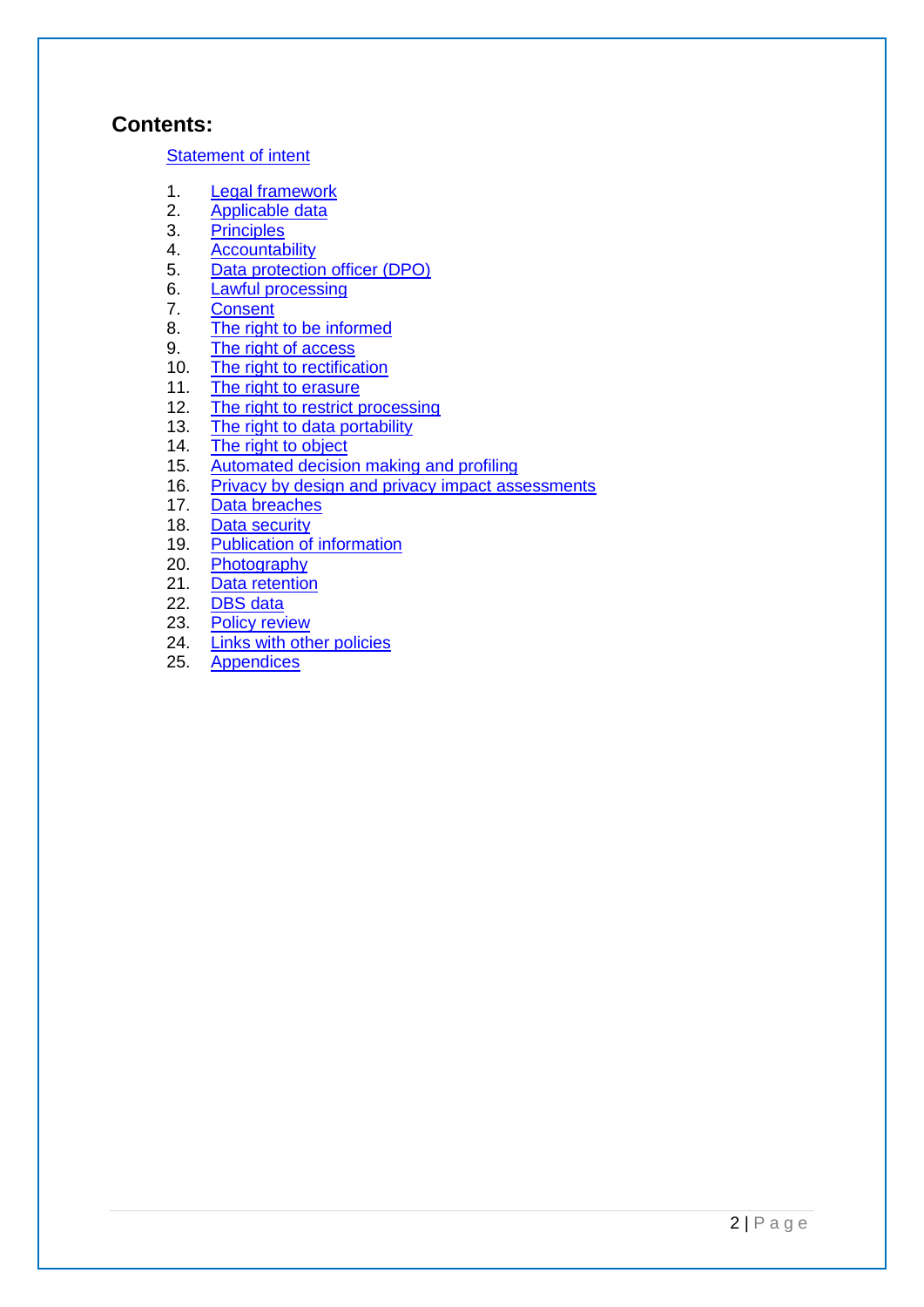## <span id="page-4-0"></span>**Statement of intent**

Oxspring Primary School is required to keep and process certain information about its staff members and pupils in accordance with its legal obligations under the General Data Protection Regulation (GDPR).

The school may, from time to time, be required to share personal information about its staff or pupils with other organisations, mainly the LA, other schools and educational bodies, and potentially children's services.

This policy is in place to ensure all staff and governors are aware of their responsibilities and outlines how the school complies with the following core principles of the UK-GDPR.

This policy meets the requirements of the UK- GDPR and DPA 2018. The policy reflects guidance issued by the Information Commissioner's Office (ICO) and Information and Records Management Society.

In addition, the policy sets out good practice issued by the National Cyber Security Centre on the security of electronic data.

Organisational methods for keeping data secure are imperative, and Oxspring Primary School believes that it is good practice to keep clear practical policies, backed up by written procedures.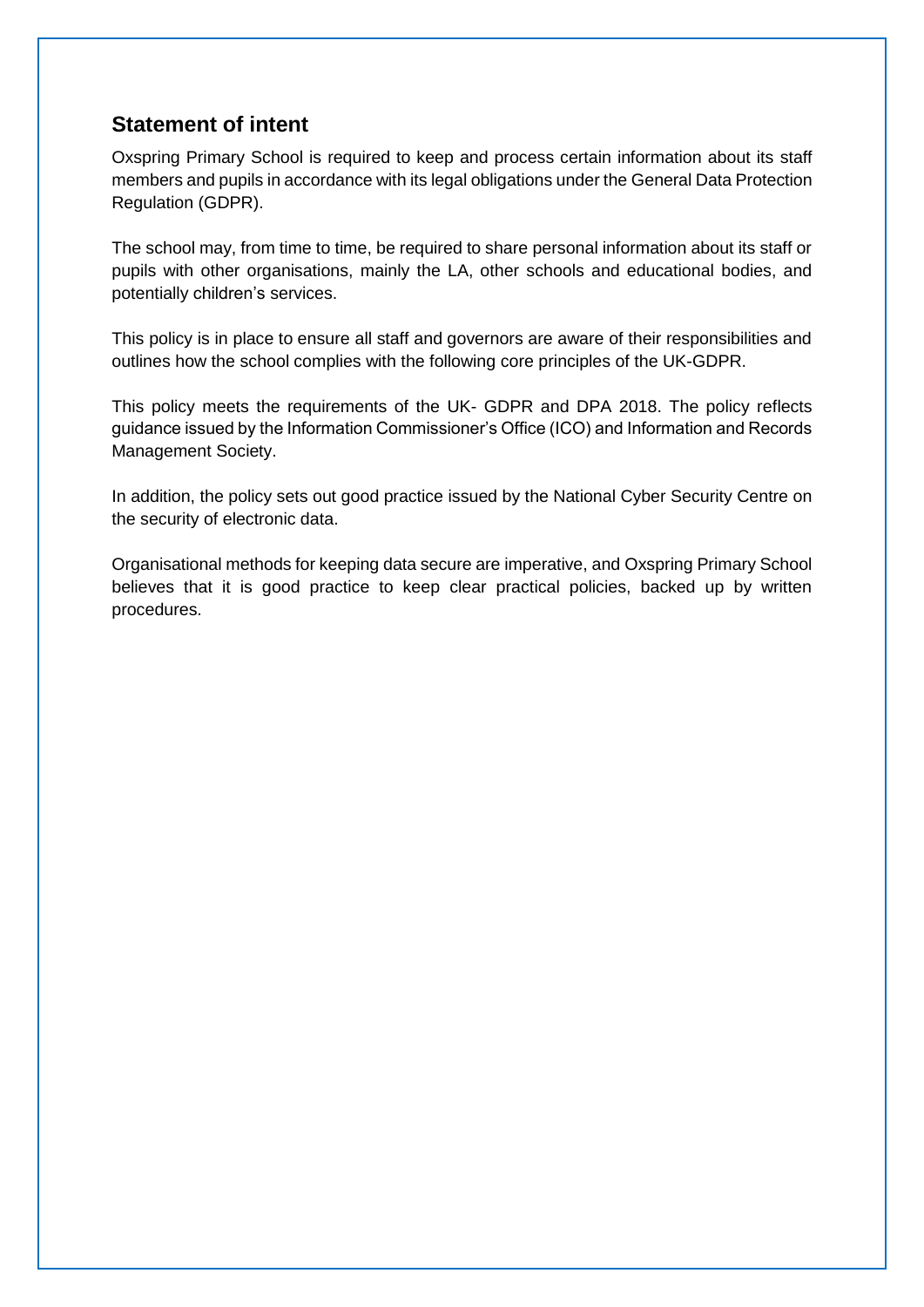# <span id="page-5-0"></span>**1. Legal framework**

1.1 The legal framework for this policy was formerly based on European Union legislation. Going forward, the European Union GDPR will not apply directly to UK organisations, including schools, so they will still have to follow rules which were adopted into United Kingdom law by the UK Data Protection Act.

In addition, the UK government has introduced legislation, the Data Protection, Privacy and Electronic Communications (Amendments etc.) (EU Exit) Regulations 2019 which amends the DPA, merging it with the requirements of the EU GDPR; this produces what has been referred to as the 'UK-GDPR'. There may be some temporary changes to rules on transfer of personal data between the UK and the EU/EEA (European Economic Area).

This policy will be amended once further clarification is in place.

1.2 This policy has due regard to legislation, including, but not limited to the following:

- The Freedom of Information Act 2000
- The Education (Pupil Information) (England) Regulations 2005 (as amended in 2016)
- The Freedom of Information and Data Protection (Appropriate Limit and Fees) Regulations 2004
- The School Standards and Framework Act 1998

1.3 This policy will be implemented in conjunction with the following other school policies:

- Child Protection/ Safeguarding Policy
- E-safety Policy
- Information Security Policy

#### <span id="page-5-1"></span>**2. Applicable data**

- 2.1. For the purpose of this policy, **personal data** refers to information that relates to an identifiable, living individual, including information such as an online identifier, e.g. an IP address. The UK-GDPR applies to both automated personal data and to manual filing systems, where personal data is accessible according to specific criteria, as well as to chronologically ordered data and pseudonymised data, e.g. key-coded.
- 2.2. **Sensitive personal data** is referred to in the UK-GDPR as 'special categories of personal data', which are broadly the same as those in the Data Protection Act (DPA) 1998. These specifically include the processing of genetic data, biometric data and data concerning health matters.

# <span id="page-5-2"></span>**3. Principles**

- 3.1. In accordance with the requirements outlined in the UK-GDPR, personal data will be:
	- Processed lawfully, fairly and in a transparent manner in relation to individuals.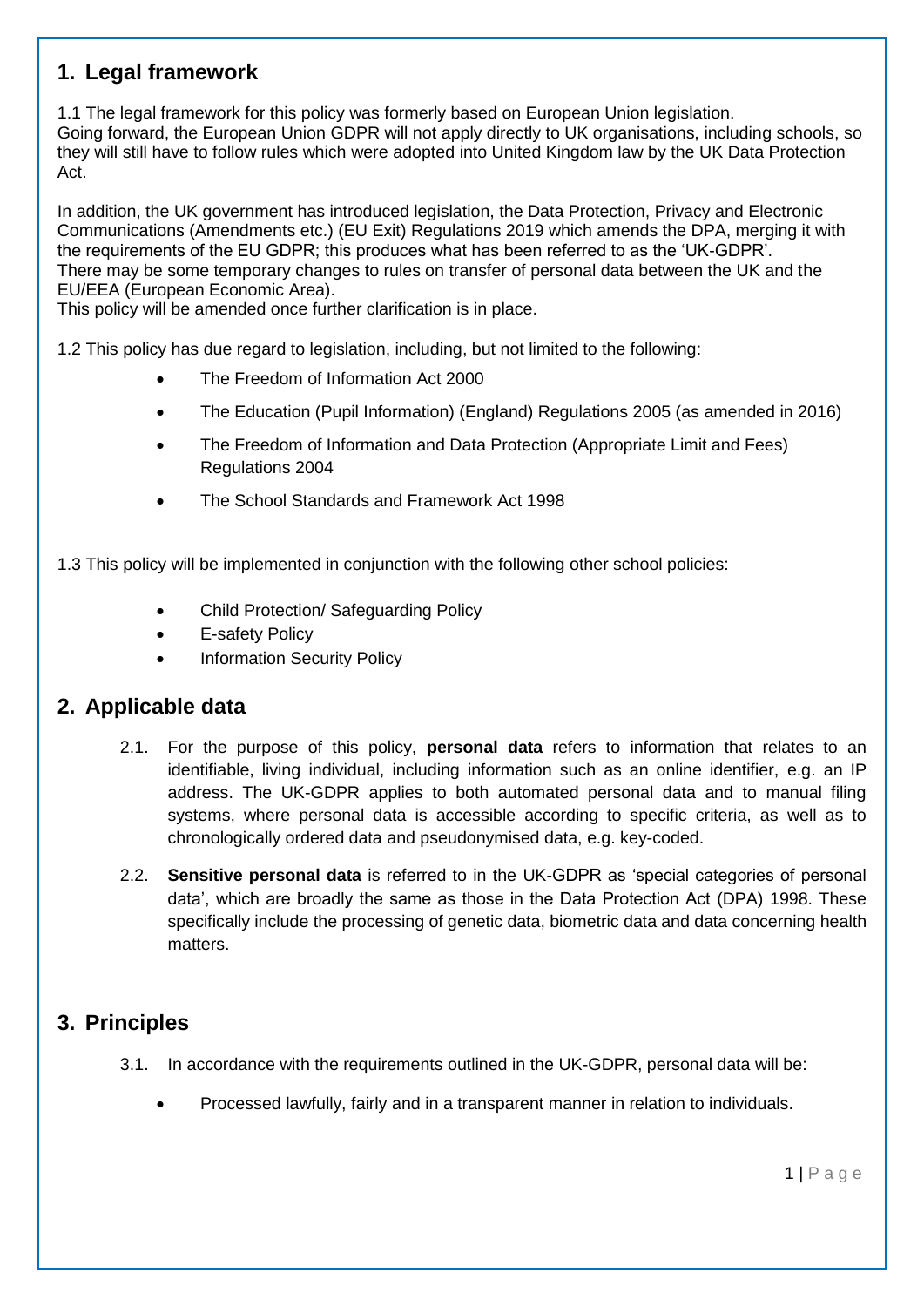- Collected for specified, explicit and legitimate purposes and not further processed in a manner that is incompatible with those purposes; further processing for archiving purposes in the public interest, scientific or historical research purposes or statistical purposes shall not be considered to be incompatible with the initial purposes.
- Adequate, relevant and limited to what is necessary in relation to the purposes for which they are processed.
- Accurate and, where necessary, kept up-to-date; every reasonable step must be taken to ensure that personal data that are inaccurate, having regard to the purposes for which they are processed, are erased or rectified without delay.
- Kept in a form which permits identification of data subjects for no longer than is necessary for the purposes for which the personal data are processed; personal data may be stored for longer periods, insofar as the personal data will be processed solely for archiving purposes in the public interest, scientific or historical research purposes or statistical purposes, subject to implementation of the appropriate technical and organisational measures required by the UK-GDPR in order to safeguard the rights and freedoms of individuals.
- Processed in a manner that ensures appropriate security of the personal data, including protection against unauthorised or unlawful processing and against accidental loss, destruction or damage, using appropriate technical or organisational measures.
- 3.2. The UK-GDPR also requires that "the controller shall be responsible for, and able to demonstrate, compliance with the principles".

# <span id="page-6-0"></span>**4. Accountability**

- 4.1. Oxspring Primary School will implement appropriate technical and organisational measures to demonstrate that data is processed in line with the principles set out in the UK-GDPR.
- 4.2. The school will provide comprehensive, clear and transparent privacy policies.
- 4.3. Records of activities relating to higher risk processing will be maintained, such as the processing of special categories data or that in relation to criminal convictions and offences.
- 4.4. Internal records of processing activities will include the following:
	- Name and details of the organisation
	- Purpose(s) of the processing
	- Description of the categories of individuals and personal data
	- Retention schedules
	- Categories of recipients of personal data
	- Description of technical and organisational security measures
	- As the UK is now classed as a 'Third Country', the school will look at obtaining Standard Contractual Clauses (SCC) with companies based outside the UK.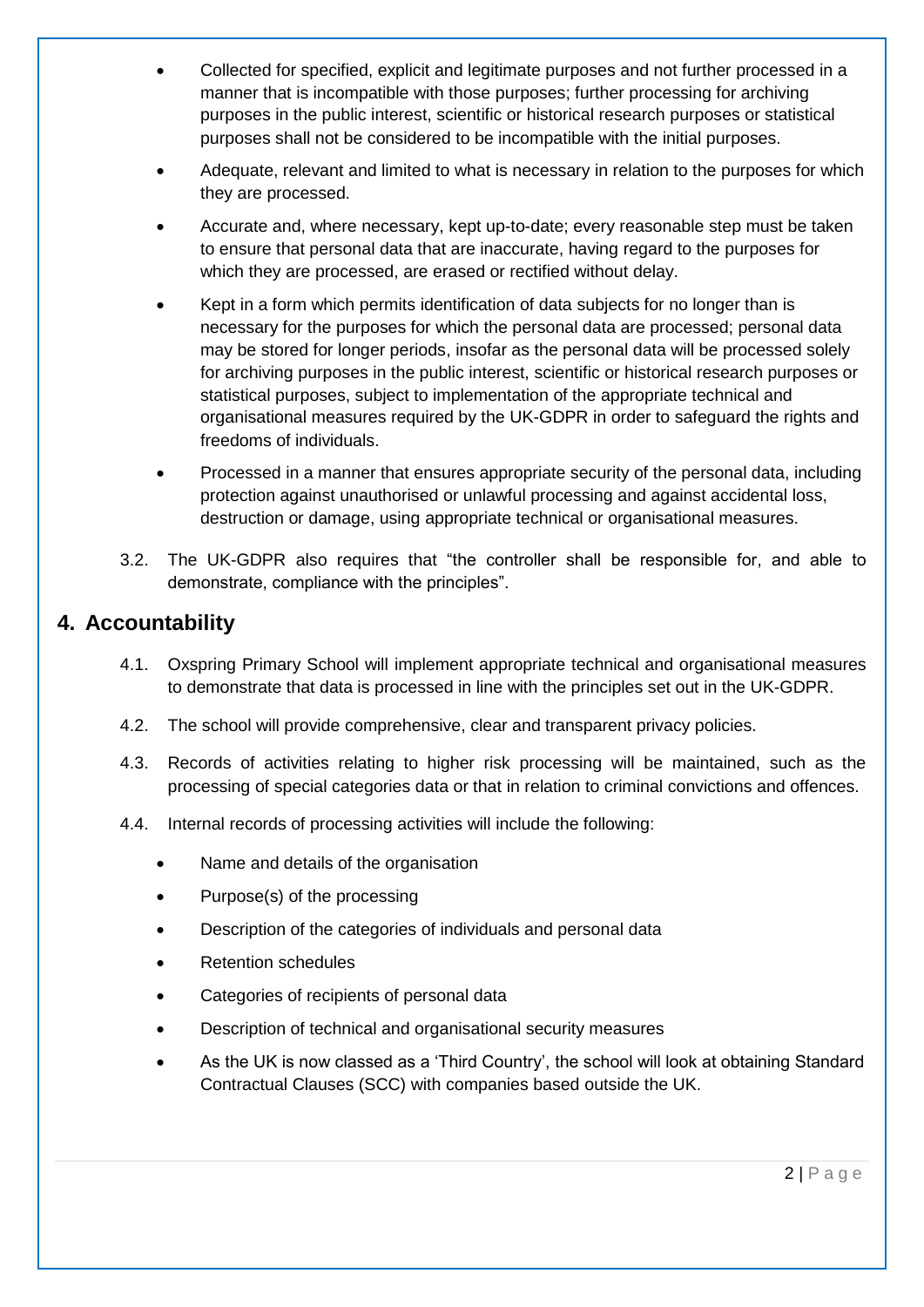- 4.5. The school will implement measures that meet the principles of data protection by design and data protection by default, such as:
	- Data minimisation.
	- Pseudonymisation.
	- Transparency.
	- Allowing individuals to monitor processing.
	- Continuously creating and improving security features.
- 4.6. Data protection impact assessments will be used, where appropriate.

#### 4.7. **The data controller**

Our school processes personal data relating to parents, pupils, staff, governors, visitors and others, and therefore is a data controller. The school is registered as a data controller with the ICO and will renew this registration annually or as otherwise legally required.

4.8. The Information Asset Owners (IAO) for the school is the Headteacher and governing body

#### 4.9. **Roles and responsibilities**

This policy applies to all staff employed by our school, and to external organisations or individuals working on our behalf. Staff who do not comply with this policy may face disciplinary action. In addition, any member of staff who reports another member of staff violating the data protection principles is protected by the schools' Whistleblowing Policy.

#### **Governing body**

The governing body has overall responsibility for ensuring that our school complies with all relevant data protection obligations. It is recommended that a member of the governing body is given the role to oversee data protection compliance. Data protection should be an agenda item at every full governors meeting, so the school's compliance can be reviewed.

#### **Headteacher**

The Headteacher acts as the representative of the data controller on a day-to-day basis. Some of the tasks related to this may be delegated to other members of staff.

#### **All staff**

Staff are responsible for:

- Collecting, storing and processing any personal data in accordance with this policy
- Informing the school of any changes to their personal data, such as a change of address
- Contacting the DPO in the following circumstances:
- With any questions about the operation of this policy, data protection law, retaining personal data or keeping personal data secure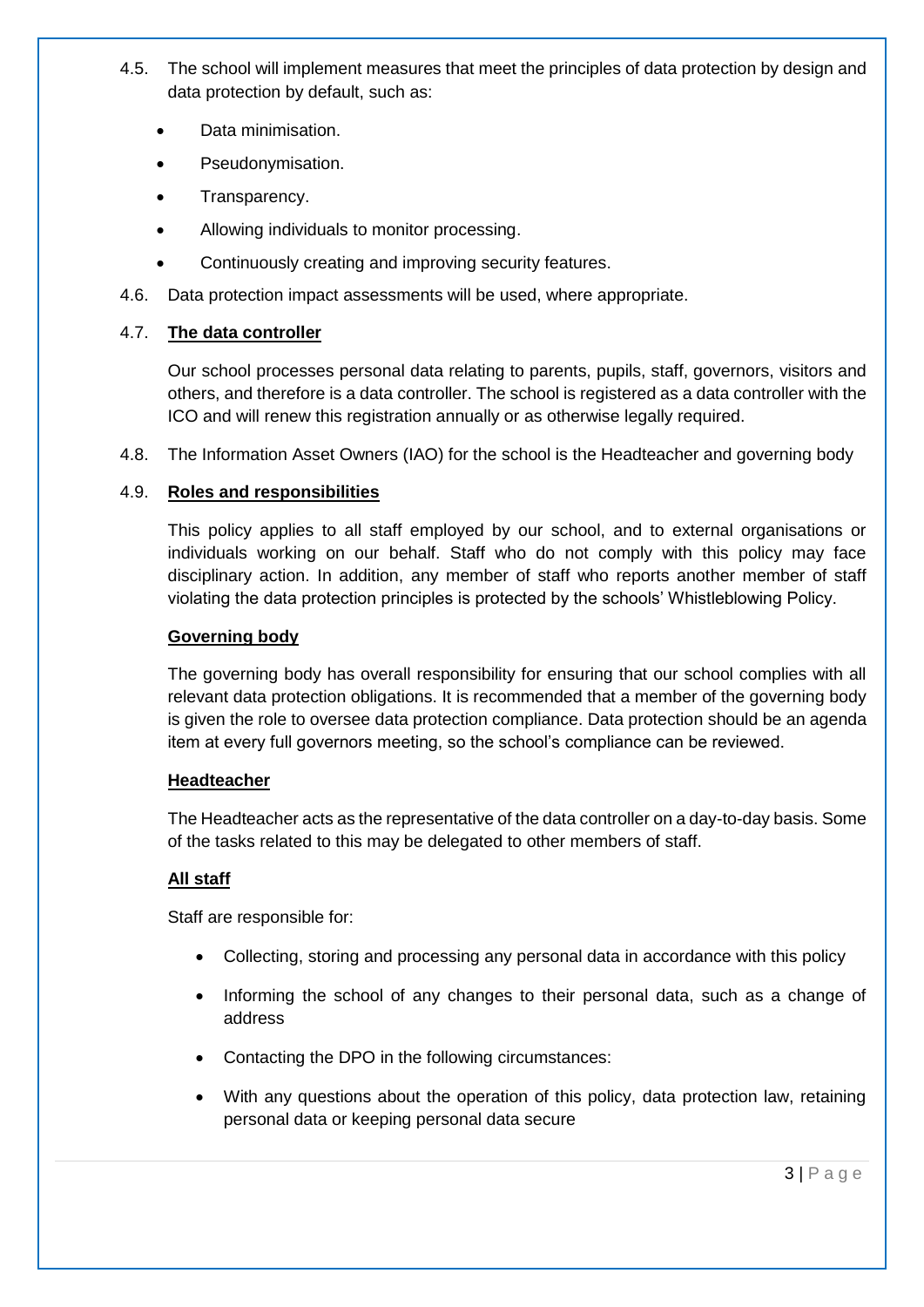- If they have any concerns that this policy is not being followed
- If they are unsure whether or not they have a lawful basis to use personal data in a particular way
- If they need to rely on or capture consent, draft a privacy notice, deal with data protection rights invoked by an individual, or transfer personal data to a 'third country'
- If there has been a data breach
- Whenever they are engaging in a new activity that may affect the privacy rights of individuals
- If they need help with any contracts or sharing personal data with third parties

# <span id="page-8-0"></span>**5. Data Protection Officer (DPO)**

- 5.1. A DPO will be appointed in order to:
	- Inform and advise the school and its employees about their obligations to comply with the UK-GDPR and other data protection laws.
	- Monitor the school's compliance with the UK-GDPR and other laws, including managing internal data protection activities, advising on data protection impact assessments, conducting internal audits, and providing the required training to staff members.
- 5.2. A DPO will be appointed from outside the school (see 5.7)
- 5.3. The individual appointed as DPO will have professional experience and knowledge of data protection law, particularly that in relation to schools.
- 5.4. The DPO will report to the highest level of management at the school, which is the Headteacher.
- 5.5. The DPO will operate independently and will not be dismissed or penalised for performing their task.
- 5.6. Sufficient resources will be provided to the DPO to enable them to meet their UK-GDPR obligations.
- 5.7. The individual appointed as our DPO is Mr Tim Pinto. Full details of the DPO's responsibilities are set out in their job description. His contact details are visible on our Privacy Notices available on our website and can be contacted via the school office. The DPO is also the first point of contact for individuals whose data the school processes, and for the ICO.

# <span id="page-8-1"></span>**6. Lawful processing**

- 6.1. The legal basis for processing data will be identified and documented prior to data being processed.
- 6.2. Under the UK-GDPR, data will be lawfully processed under the following conditions:
	- The consent of the data subject has been obtained.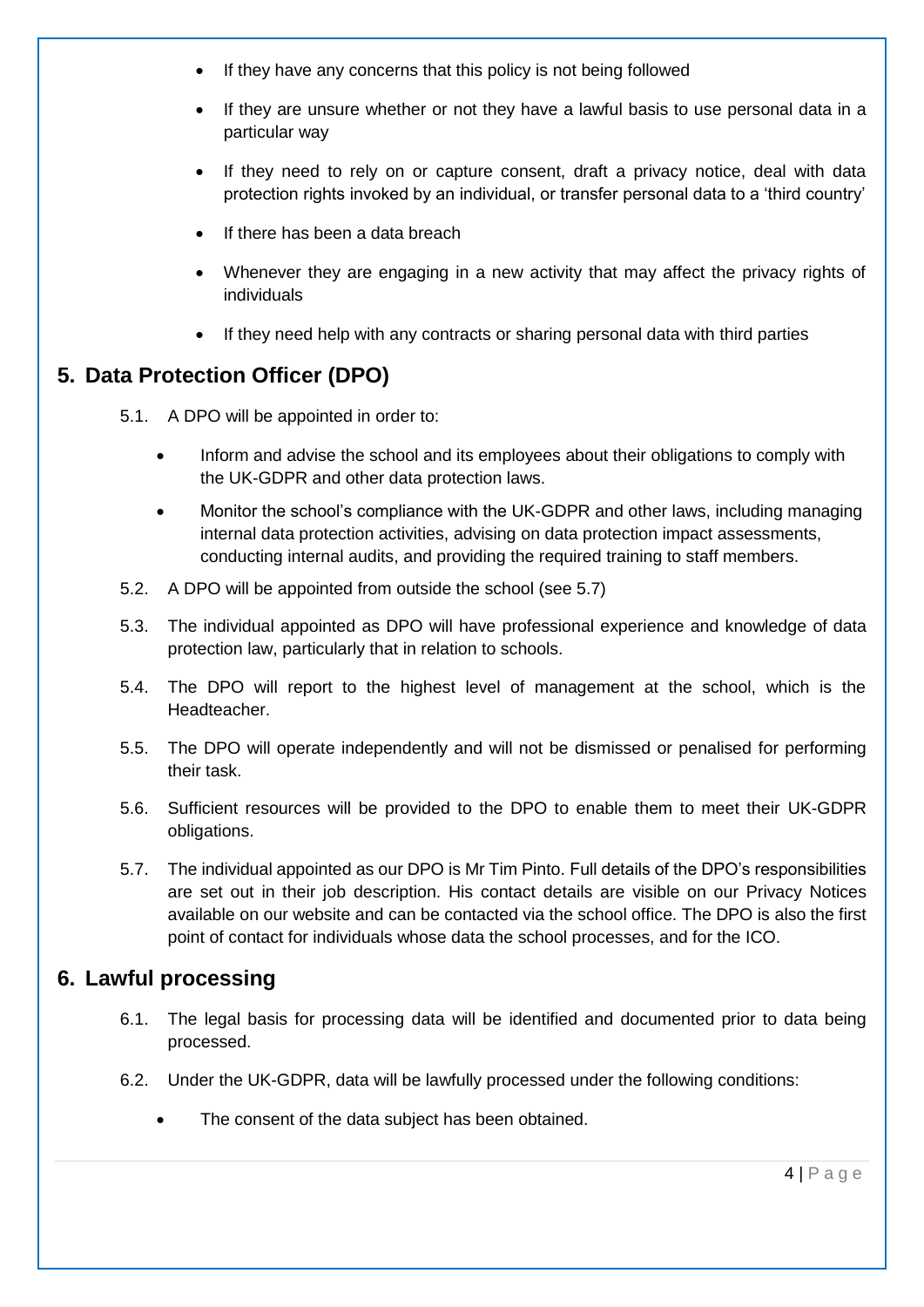- Processing is necessary for:
	- Compliance with a legal obligation.
	- The performance of a task carried out in the public interest or in the exercise of official authority vested in the controller.
	- For the performance of a contract with the data subject or to take steps to enter into a contract.
	- Protecting the vital interests of a data subject or another person.
	- For the purposes of legitimate interests pursued by the controller or a third party, except where such interests are overridden by the interests, rights or freedoms of the data subject. (This condition is not available to processing undertaken by the school in the performance of its tasks.)
	- For special categories of personal data, we will also meet one of the special category conditions for processing which are set out in the UK-GDPR and Data Protection Act 2018.
	- The school uses a number of online services to support the teaching and learning and safeguarding of children in the school. This falls under the legitimate interests of processing, however some services do need explicit consent and we contact parents directly.
	- We may use some services were the parent has to register their details with a third party company e.g. catering services. On these occasions, the school will highlight the privacy notice of the third party company.
	- Whenever we first collect personal data directly from individuals, we will provide them with the relevant information required by data protection law.
- 6.3. Sensitive data will only be processed under the following conditions:
	- Archiving purposes in the public interest, or scientific and historical research purposes or statistical purposes in accordance with 27 (1) - Data Protection Act 2018.
	- Processing carried out by a not-for-profit body with a political, philosophical, religious or trade union aim provided the processing relates only to members or former members (or those who have regular contact with it in connection with those purposes) and provided there is no disclosure to a third party without consent.
	- Processing relates to personal data manifestly made public by the data subject.
	- Processing is necessary for:
		- Carrying out obligations under employment, social security or social protection law, or a collective agreement.
		- Protecting the vital interests of a data subject or another individual where the data subject is physically or legally incapable of giving consent.
		- The establishment, exercise or defence of legal claims or where courts are acting in their judicial capacity.
		- Reasons of substantial public interest on the basis of Data Protection law which is proportionate to the aim pursued and which contains appropriate safeguards.
		- The purposes of preventative or occupational medicine, for assessing the working capacity of the employee, medical diagnosis, the provision of health or social care or treatment or management of health or social care systems and services on the basis of Data Protection law or a contract with a health professional.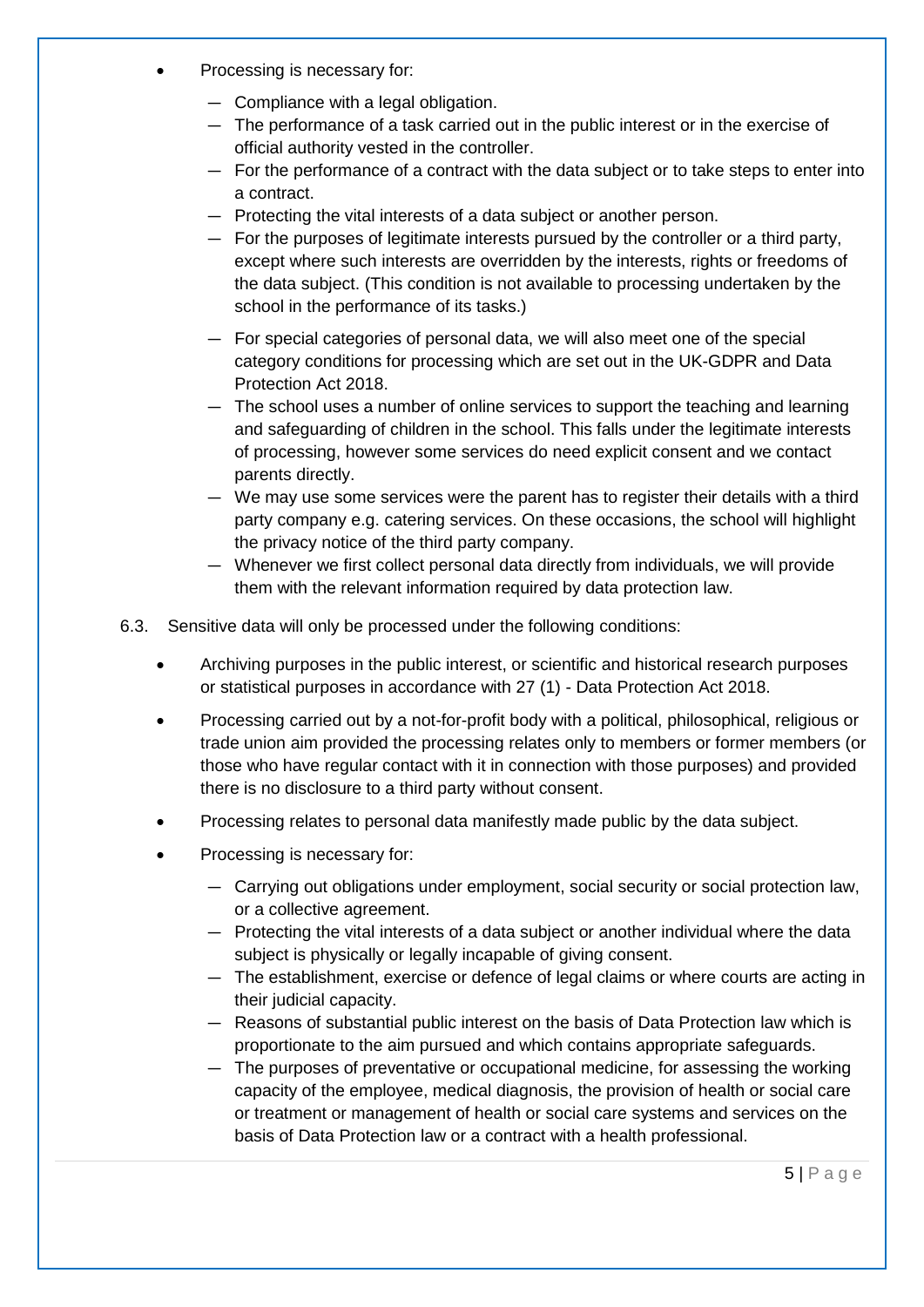- Reasons of public interest in the area of public health, such as protecting against serious cross-border threats to health or ensuring high standards of healthcare and of medicinal products or medical devices.
- Archiving purposes in the public interest, or scientific and historical research purposes or statistical purposes in accordance with 27 (1) - Data Protection Act 2018.

# <span id="page-10-0"></span>**7. Consent**

- 7.1. Consent must be a positive indication. It cannot be inferred from silence, inactivity or preticked boxes.
- 7.2. Consent will only be accepted where it is freely given, specific, informed and an unambiguous indication of the individual's wishes.
- 7.3. Where consent is given, a record will be kept documenting how and when consent was given.
- 7.4. The school ensures that consent mechanisms meet the standards of the UK-GDPR. Where the standard of consent cannot be met, an alternative legal basis for processing the data must be found, or the processing must cease.
- 7.5. Consent accepted under the DPA will be reviewed to ensure it meets the standards of the UK-GDPR; however, acceptable consent obtained under the DPA will not be reobtained.
- 7.6. Consent can be withdrawn by the individual at any time.
- 7.7. Where a child is under the age of 16 [or younger if the law provides it (up to the age of 13)], the consent of parents will be sought prior to the processing of their data, except where the processing is related to preventative or counselling services offered directly to a child.
- 7.8. Please note that where reference is made to 'individuals' hereafter, parents will act on behalf of their child / children.

# <span id="page-10-1"></span>**8. The right to be informed**

- 8.1. The privacy notice supplied to individuals in regards to the processing of their personal data will be written in clear, plain language which is concise, transparent, easily accessible and free of charge.
- 8.2. If services are offered directly to a child, the school will ensure that the privacy notice is written in a clear, plain manner that the child will understand.
- 8.3. In relation to data obtained both directly from the data subject and not obtained directly from the data subject, the following information will be supplied within the privacy notice:
	- The identity and contact details of the controller (and where applicable, the controller's representative) and the DPO.
	- The purpose of, and the legal basis for, processing the data.
	- The legitimate interests of the controller or third party.
	- Any recipient or categories of recipients of the personal data.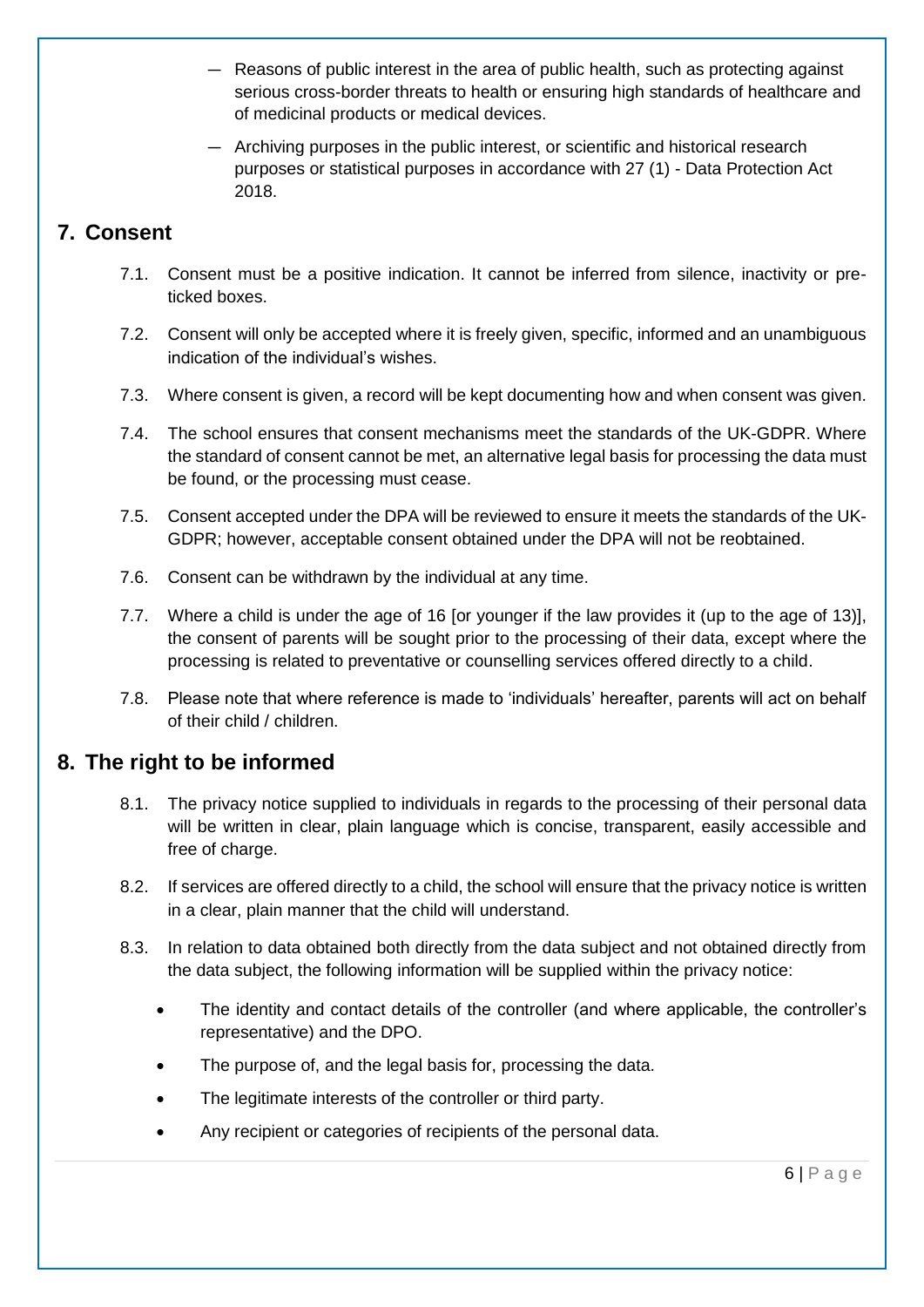- Details of transfers to third countries which must have a Standard Contractual Clause (SCC) in place and the safeguards in place.
- The retention period of criteria used to determine the retention period.
- The existence of the data subject's rights, including the right to:
	- Withdraw consent at any time.
	- Lodge a complaint with a supervisory authority.
- The existence of automated decision making, including profiling, how decisions are made, the significance of the process and the consequences.
- 8.4. Where data is obtained directly from the data subject, information regarding whether the provision of personal data is part of a statutory or contractual requirement, as well as any possible consequences of failing to provide the personal data, will be provided.
- 8.5. Where data is not obtained directly from the data subject, information regarding the categories of personal data that the school holds, the source that the personal data originates from and whether it came from publicly accessible sources, will be provided.
- 8.6. For data obtained directly from the data subject, this information will be supplied at the time the data is obtained.
- 8.7. In relation to data that is not obtained directly from the data subject, this information will be supplied:
	- Within one month of having obtained the data.
	- If disclosure to another recipient is envisaged, at the latest, before the data are disclosed.
	- If the data are used to communicate with the individual, at the latest, when the first communication takes place.

## <span id="page-11-0"></span>**9. The right of access**

- 9.1. Individuals have the right to obtain confirmation that their data is being processed.
- 9.2. Individuals have the right to submit a subject access request (SAR) to gain access to their personal data in order to verify the lawfulness of the processing.
- 9.3. The school will verify the identity of the person making the request before any information is supplied.
- 9.4. A copy of the information will be supplied to the individual free of charge; however, the school may impose a 'reasonable fee' to comply with requests for further copies of the same information.
- 9.5. Where a SAR has been made electronically, the information will be provided in a commonly used electronic format.
- 9.6. Where a request is manifestly unfounded, excessive or repetitive, a reasonable fee will be charged.
- 9.7. All fees will be based on the administrative cost of providing the information.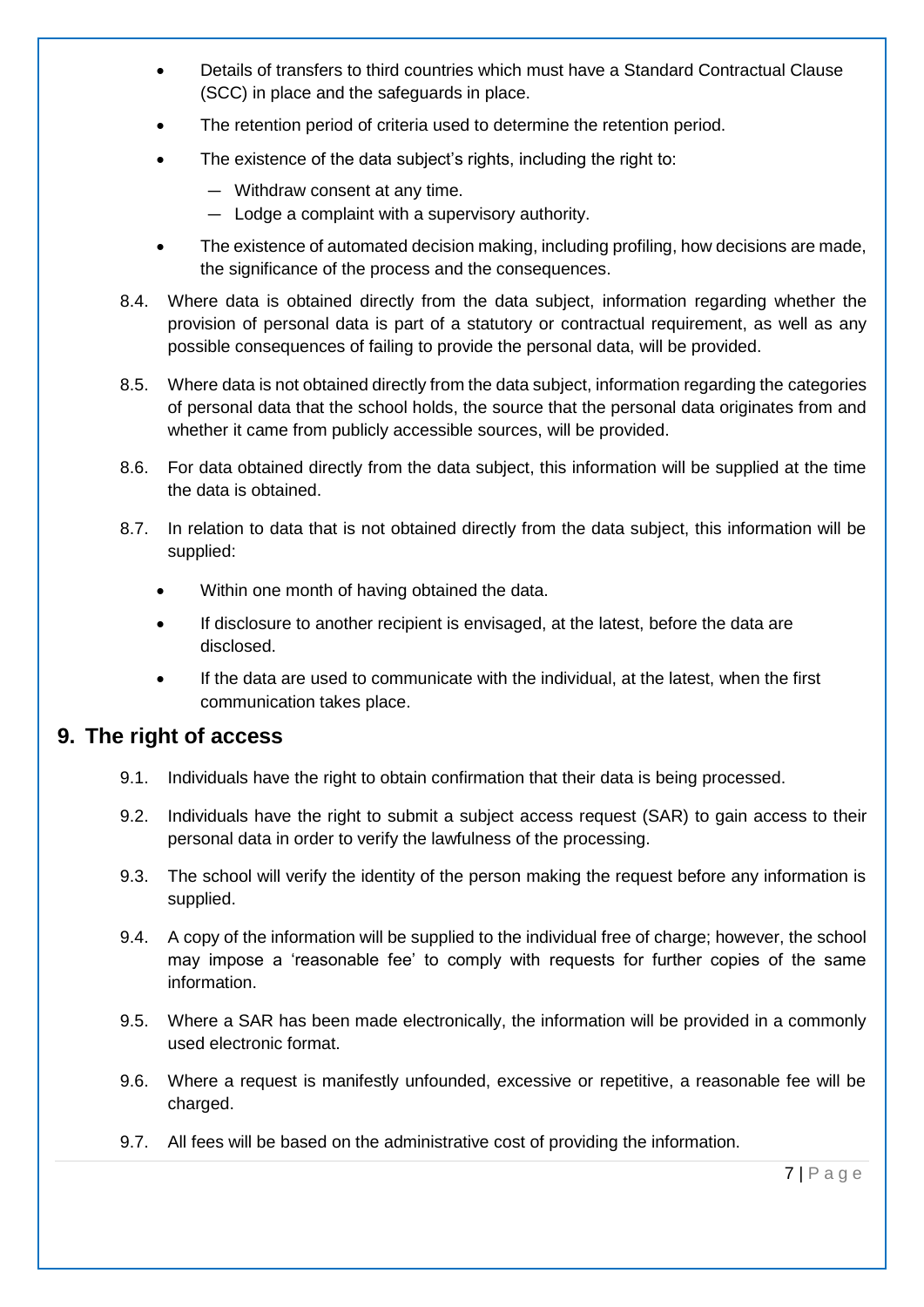- 9.8. All requests will be responded to without delay and at the latest, within one month of receipt.
- 9.9. In the event of numerous or complex requests, the period of compliance will be extended by a further two months. The individual will be informed of this extension, and will receive an explanation of why the extension is necessary, within one month of the receipt of the request.
- 9.10. Where a request is manifestly unfounded or excessive, the school holds the right to refuse to respond to the request. The individual will be informed of this decision and the reasoning behind it, as well as their right to complain to the supervisory authority and to a judicial remedy, within one month of the refusal.
- 9.11. In the event that a large quantity of information is being processed about an individual, the school will ask the individual to specify the information the request is in relation to.

## <span id="page-12-0"></span>**10. The right to rectification**

- 10.1. Individuals are entitled to have any inaccurate or incomplete personal data rectified.
- 10.2. Where the personal data in question has been disclosed to third parties, the school will inform them of the rectification where possible.
- 10.3. Where appropriate, the school will inform the individual about the third parties that the data has been disclosed to.
- 10.4. Requests for rectification will be responded to within one month; this will be extended by two months where the request for rectification is complex.
- 10.5. Where no action is being taken in response to a request for rectification, the school will explain the reason for this to the individual, and will inform them of their right to complain to the supervisory authority and to a judicial remedy.

#### <span id="page-12-1"></span>**11. The right to erasure**

- 11.1. Individuals hold the right to request the deletion or removal of personal data where there is no compelling reason for its continued processing.
- 11.2. Individuals have the right to erasure in the following circumstances:
	- Where the personal data is no longer necessary in relation to the purpose for which it was originally collected/processed
	- When the individual withdraws their consent
	- When the individual objects to the processing and there is no overriding legitimate interest for continuing the processing
	- The personal data was unlawfully processed
	- The personal data is required to be erased in order to comply with a legal obligation
	- The personal data is processed in relation to the offer of information society services to a child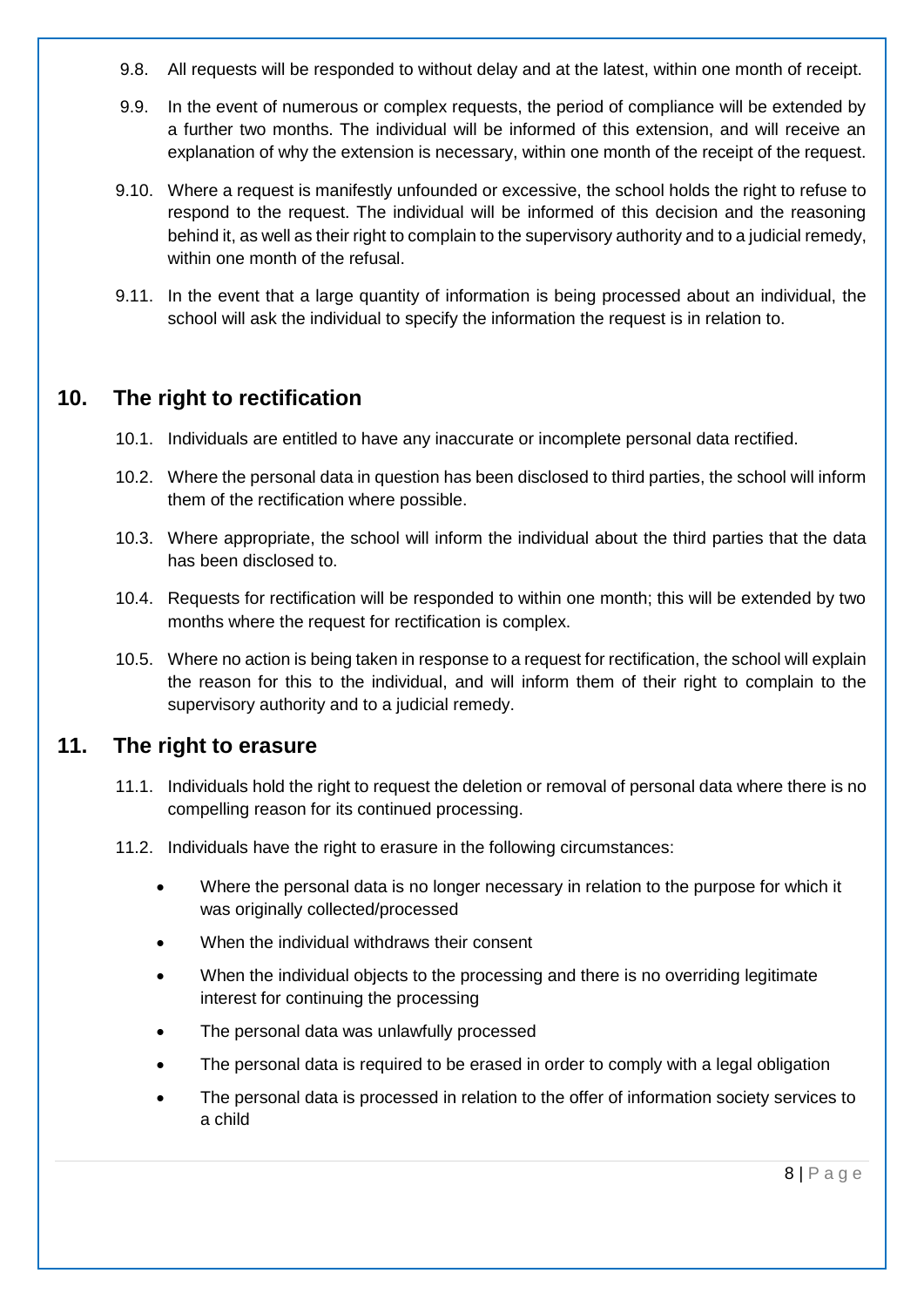- 11.3. The school has the right to refuse a request for erasure where the personal data is being processed for the following reasons:
	- To exercise the right of freedom of expression and information
	- To comply with a legal obligation for the performance of a public interest task or exercise of official authority
	- For public health purposes in the public interest
	- For archiving purposes in the public interest, scientific research, historical research or statistical purposes
	- The exercise or defence of legal claims
- 11.4. As a child may not fully understand the risks involved in the processing of data when consent is obtained, special attention will be given to existing situations where a child has given consent to processing and they later request erasure of the data, regardless of age at the time of the request.
- 11.5. Where personal data has been disclosed to third parties, they will be informed about the erasure of the personal data, unless it is impossible or involves disproportionate effort to do so.
- 11.6. Where personal data has been made public within an online environment, the school will inform other organisations who process the personal data to erase links to and copies of the personal data in question.

# <span id="page-13-0"></span>**12. The right to restrict processing**

- 12.1. Individuals have the right to block or suppress the school's processing of personal data.
- 12.2. In the event that processing is restricted, the school will store the personal data, but not further process it, guaranteeing that just enough information about the individual has been retained to ensure that the restriction is respected in future.
- 12.3. The school will restrict the processing of personal data in the following circumstances:
	- Where an individual contests the accuracy of the personal data, processing will be restricted until the school has verified the accuracy of the data
	- Where an individual has objected to the processing and the school is considering whether their legitimate grounds override those of the individual
	- Where processing is unlawful and the individual opposes erasure and requests restriction instead
	- Where the school no longer needs the personal data but the individual requires the data to establish, exercise or defend a legal claim
- 12.4. If the personal data in question has been disclosed to third parties, the school will inform them about the restriction on the processing of the personal data, unless it is impossible or involves disproportionate effort to do so.
- 12.5. The school will inform individuals when a restriction on processing has been lifted.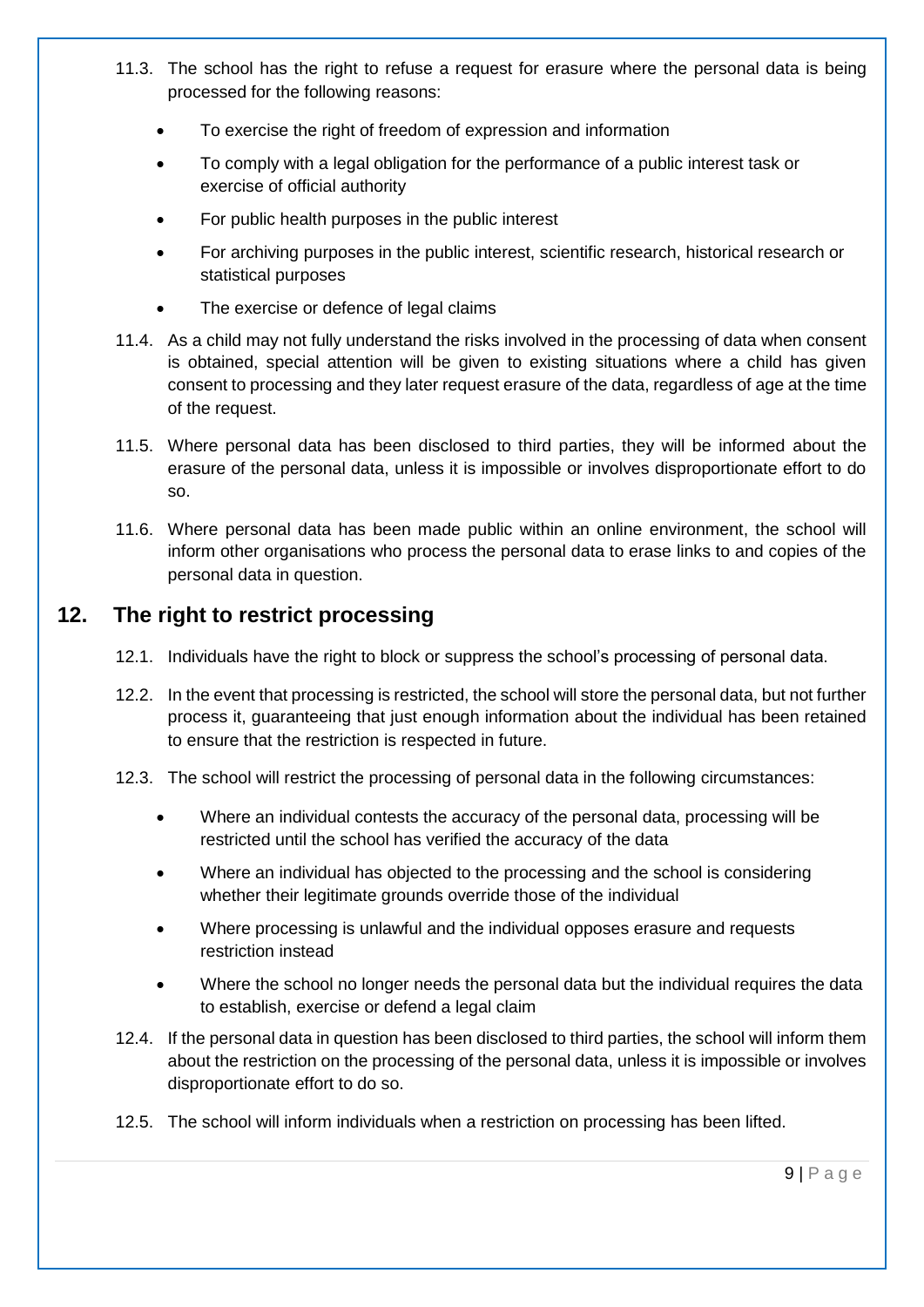# <span id="page-14-0"></span>**13. The right to data portability**

- 13.1. Individuals have the right to obtain and reuse their personal data for their own purposes across different services.
- 13.2. Personal data can be easily moved, copied or transferred from one IT environment to another in a safe and secure manner, without hindrance to usability.
- 13.3. The right to data portability only applies in the following cases:
	- To personal data that an individual has provided to a controller
	- Where the processing is based on the individual's consent or for the performance of a contract
	- When processing is carried out by automated means
- 13.4. Personal data will be provided in a structured, commonly used and machine-readable form.
- 13.5. The school will provide the information free of charge.
- 13.6. Where feasible, data will be transmitted directly to another organisation at the request of the individual.
- 13.7. The school is not required to adopt or maintain processing systems which are technically compatible with other organisations.
- 13.8. In the event that the personal data concerns more than one individual, the school will consider whether providing the information would prejudice the rights of any other individual.
- 13.9. The school will respond to any requests for portability within one month.
- 13.10. Where the request is complex, or a number of requests have been received, the timeframe can be extended by two months, ensuring that the individual is informed of the extension and the reasoning behind it within one month of the receipt of the request.
- 13.11. Where no action is being taken in response to a request, the school will, without delay and at the latest within one month, explain to the individual the reason for this and will inform them of their right to complain to the supervisory authority and to a judicial remedy.

## <span id="page-14-1"></span>**14. The right to object**

- 14.1. The school will inform individuals of their right to object at the first point of communication, and this information will be outlined in the privacy notice and explicitly brought to the attention of the data subject, ensuring that it is presented clearly and separately from any other information.
- 14.2. Individuals have the right to object to the following:
	- Processing based on legitimate interests or the performance of a task in the public interest
	- Direct marketing
	- Processing for purposes of scientific or historical research and statistics.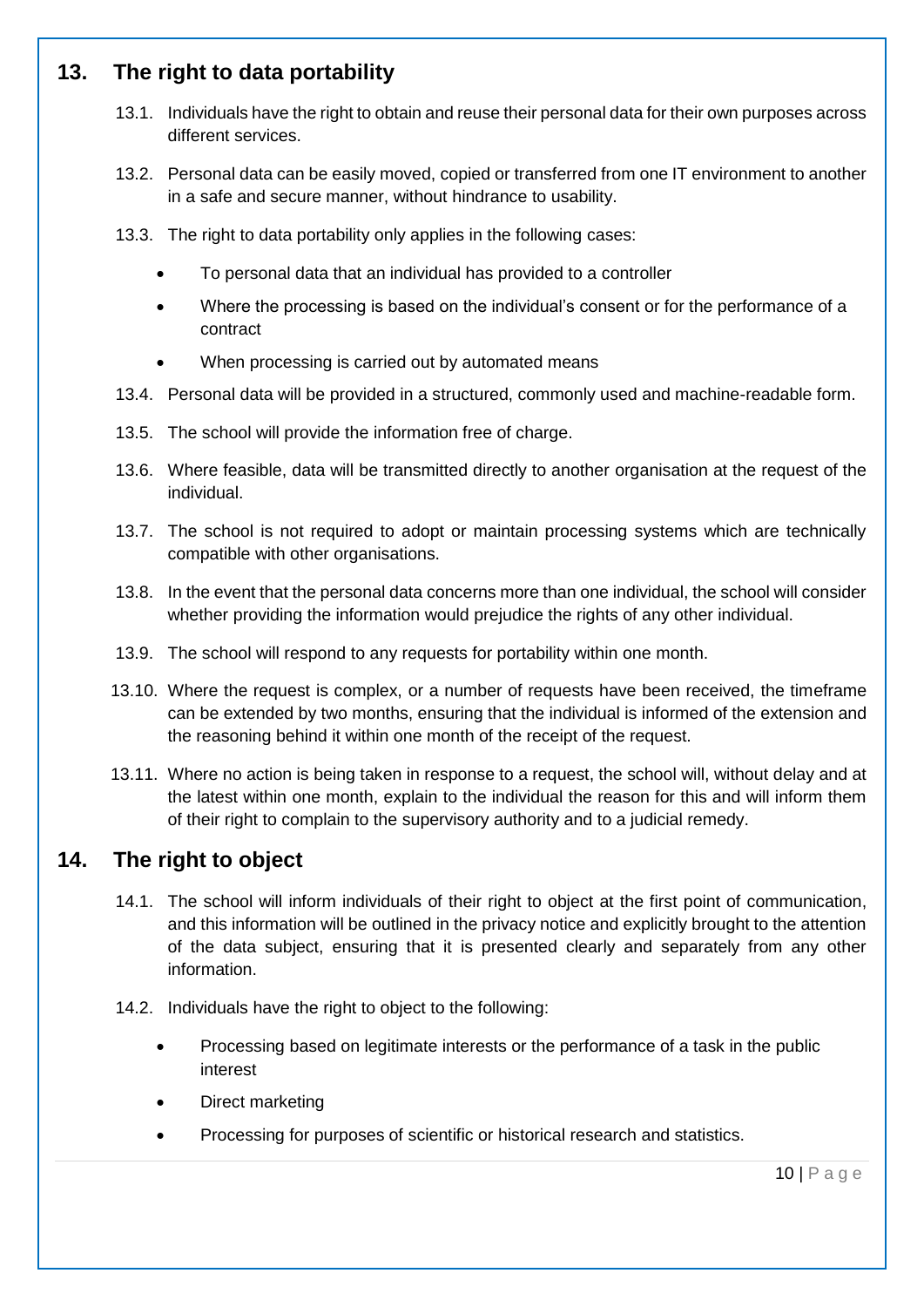- 14.3. Where personal data is processed for the performance of a legal task or legitimate interests:
	- An individual's grounds for objecting must relate to his or her particular situation.
	- The school will stop processing the individual's personal data unless the processing is for the establishment, exercise or defence of legal claims, or, where the school can demonstrate compelling legitimate grounds for the processing, which override the interests, rights and freedoms of the individual.
- 14.4. Where personal data is processed for direct marketing purposes:
	- The school will stop processing personal data for direct marketing purposes as soon as an objection is received.
	- The school cannot refuse an individual's objection regarding data that is being processed for direct marketing purposes.
- 14.5. Where personal data is processed for research purposes:
	- The individual must have grounds relating to their particular situation in order to exercise their right to object.
	- Where the processing of personal data is necessary for the performance of a public interest task, the school is not required to comply with an objection to the processing of the data.
- 14.6. Where the processing activity is outlined above, but is carried out online, the school will offer a method for individuals to object online.

# <span id="page-15-0"></span>**15. Automated decision making and profiling**

- 15.1. Individuals have the right not to be subject to a decision when:
	- It is based on automated processing, e.g. profiling.
	- It produces a legal effect or a similarly significant effect on the individual.
- 15.2. The school will take steps to ensure that individuals are able to obtain human intervention, express their point of view, and obtain an explanation of the decision and challenge it.
- 15.3. When automatically processing personal data for profiling purposes, the school will ensure that the appropriate safeguards are in place, including:
	- Ensuring processing is fair and transparent by providing meaningful information about the logic involved, as well as the significance and the predicted impact.
	- Using appropriate mathematical or statistical procedures.
	- Implementing appropriate technical and organisational measures to enable inaccuracies to be corrected and minimise the risk of errors.
	- Securing personal data in a way that is proportionate to the risk to the interests and rights of the individual and prevents discriminatory effects.
- 15.4. Automated decisions must not concern a child or be based on the processing of sensitive data, unless: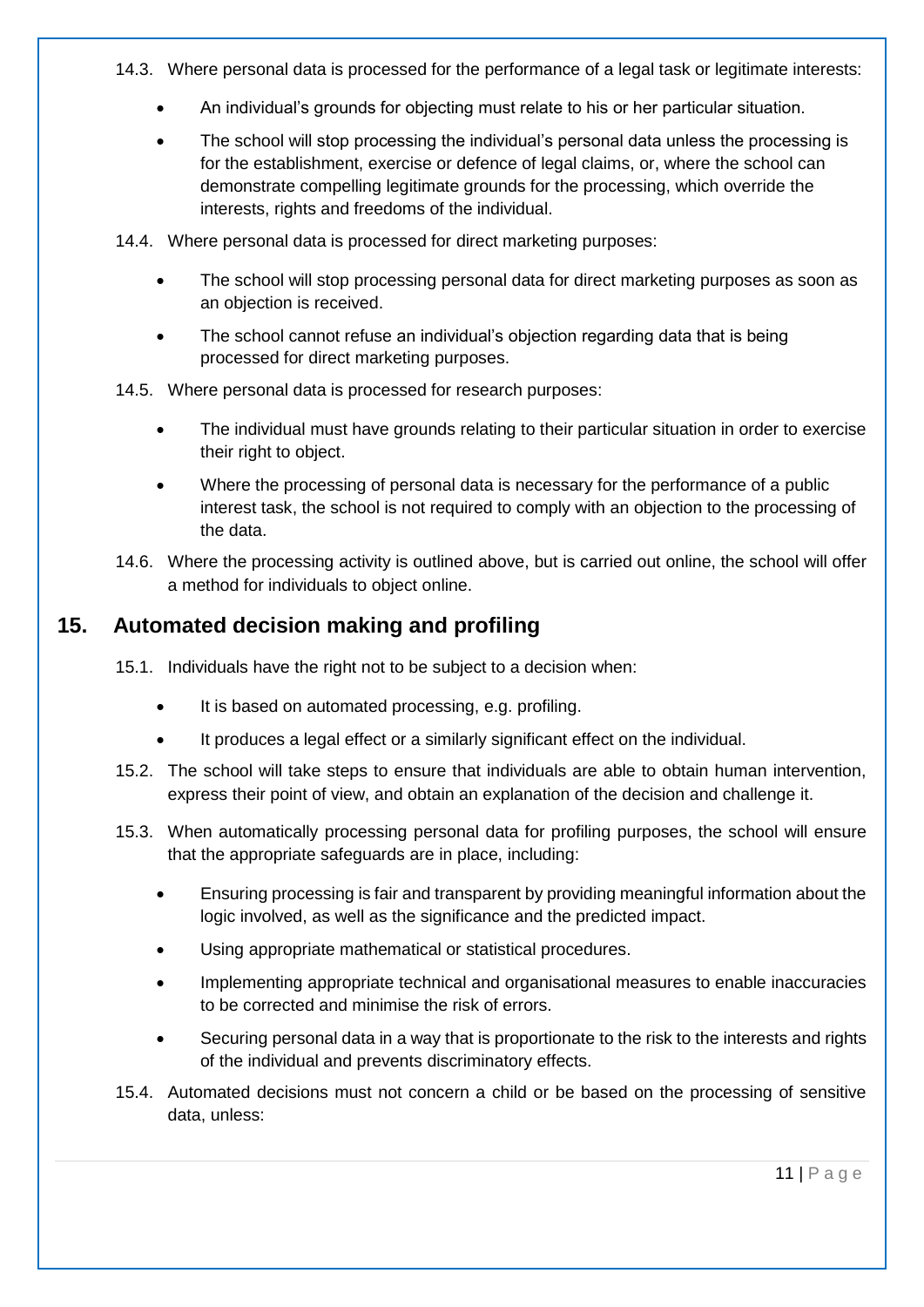- The school has the explicit consent of the individual.
- The processing is necessary for reasons of substantial public interest on the basis set out in the DPA (2018)

## <span id="page-16-0"></span>**16. Privacy by design and privacy impact assessments**

- 16.1. The school will act in accordance with the UK-GDPR by adopting a privacy by design approach and implementing technical and organisational measures which demonstrate how the school has considered and integrated data protection into processing activities.
- 16.2. Data protection impact assessments (DPIAs) will be used to identify the most effective method of complying with the school's data protection obligations and meeting individuals' expectations of privacy.
- 16.3. DPIAs will allow the school to identify and resolve problems at an early stage, thus reducing associated costs and preventing damage from being caused to the school's reputation which might otherwise occur.
- 16.4. A DPIA will be carried out when using new technologies or when the processing is likely to result in a high risk to the rights and freedoms of individuals.
- 16.5. A DPIA will be used for more than one project, where necessary.
- 16.6. High risk processing includes, but is not limited to, the following:
	- Systematic and extensive processing activities, such as profiling
	- Large scale processing of special categories of data or personal data which is in relation to criminal convictions or offences
	- The use of CCTV.
- 16.7. The school will ensure that all DPIAs include the following information:
	- A description of the processing operations and the purposes
	- An assessment of the necessity and proportionality of the processing in relation to the purpose
	- An outline of the risks to individuals
	- The measures implemented in order to address risk

## <span id="page-16-1"></span>**17. Data breaches**

- 17.1. The term 'personal data breach' refers to a breach of security which has led to the destruction, loss, alteration, unauthorised disclosure of, or access to, personal data.
- 17.2. The Headteacher will ensure that all staff members are made aware of, and understand, what constitutes a data breach as part of their CPD training.
- 17.3. Where a breach is likely to result in a risk to the rights and freedoms of individuals, the relevant supervisory authority will be informed.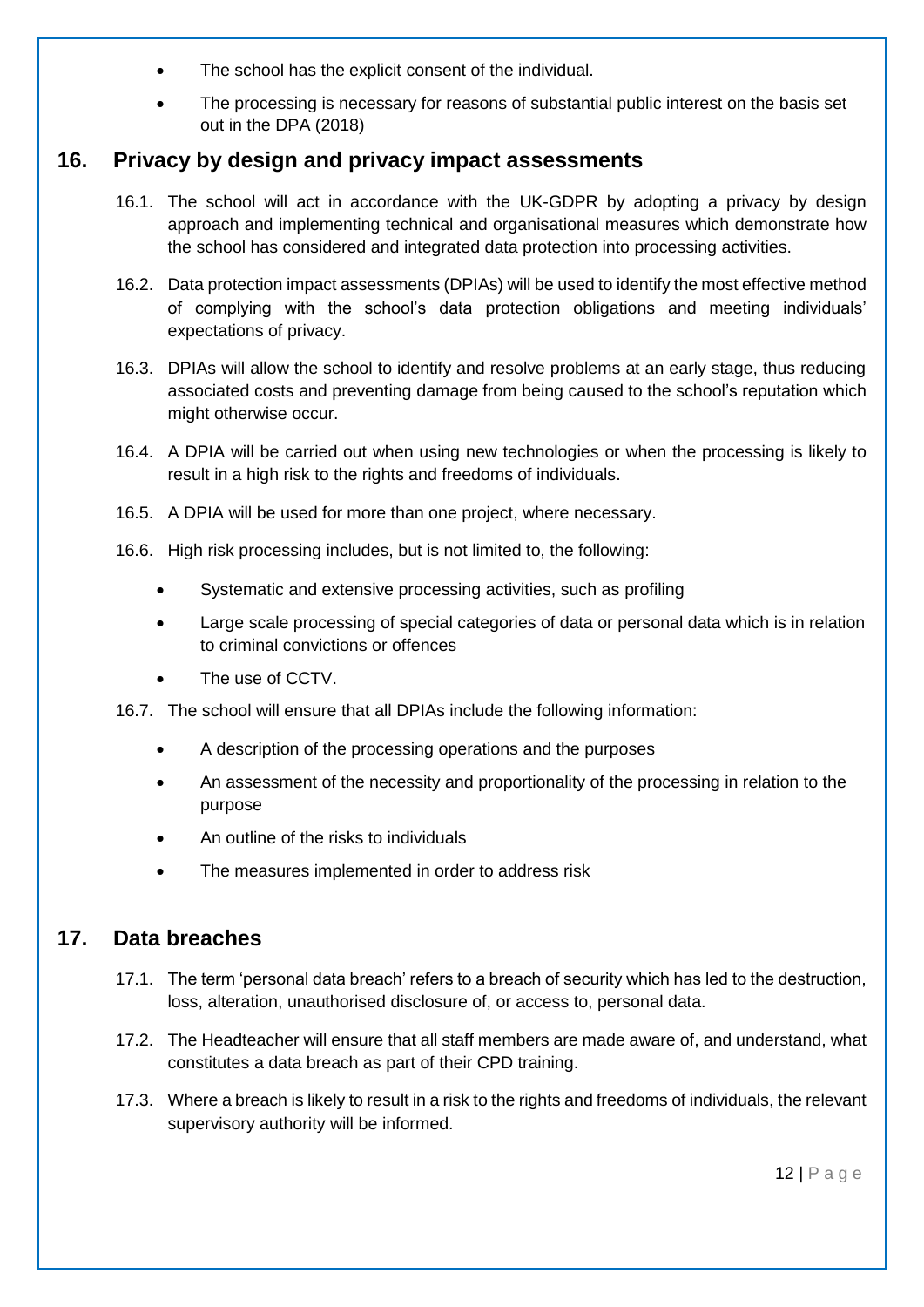- 17.4. All notifiable breaches will be reported to the relevant supervisory authority within 72 hours of the school becoming aware of it.
- 17.5. The risk of the breach having a detrimental effect on the individual, and the need to notify the relevant supervisory authority, will be assessed on a case-by-case basis.
- 17.6. In the event that a breach is likely to result in a high risk to the rights and freedoms of an individual, the school will notify those concerned directly.
- 17.7. A 'high risk' breach means that the threshold for notifying the individual is higher than that for notifying the relevant supervisory authority.
- 17.8. In the event that a breach is sufficiently serious, the public will be notified without undue delay.
- 17.9. Effective and robust breach detection, investigation and internal reporting procedures are in place at the school, which facilitate decision-making in relation to whether the relevant supervisory authority or the public need to be notified.
- 17.10. Within a breach notification, the following information will be outlined:
	- The nature of the personal data breach, including the categories and approximate number of individuals and records concerned
	- The name and contact details of the DPO
	- An explanation of the likely consequences of the personal data breach
	- A description of the proposed measures to be taken to deal with the personal data breach
	- Where appropriate, a description of the measures taken to mitigate any possible adverse effects
- 17.11. Failure to report a breach when required to do so may result in a fine, as well as a fine for the breach itself.

## <span id="page-17-0"></span>**18. Data security**

- 18.1. Confidential paper records will be kept in a locked filing cabinet, drawer or safe, with restricted access.
- 18.2. Confidential paper records will not be left unattended or in clear view anywhere with general access.
- 18.3. Digital data is coded, encrypted or password-protected, both on a local hard drive and on a network drive that is regularly backed up off-site.
- 18.4. Where data is saved on removable storage or a portable device, the device will be kept in a locked filing cabinet, drawer or safe when not in use.
- 18.5. Memory sticks will not be used to hold personal information unless they are passwordprotected and fully encrypted.
- 18.6. All electronic devices are password-protected to protect the information on the device in case of theft.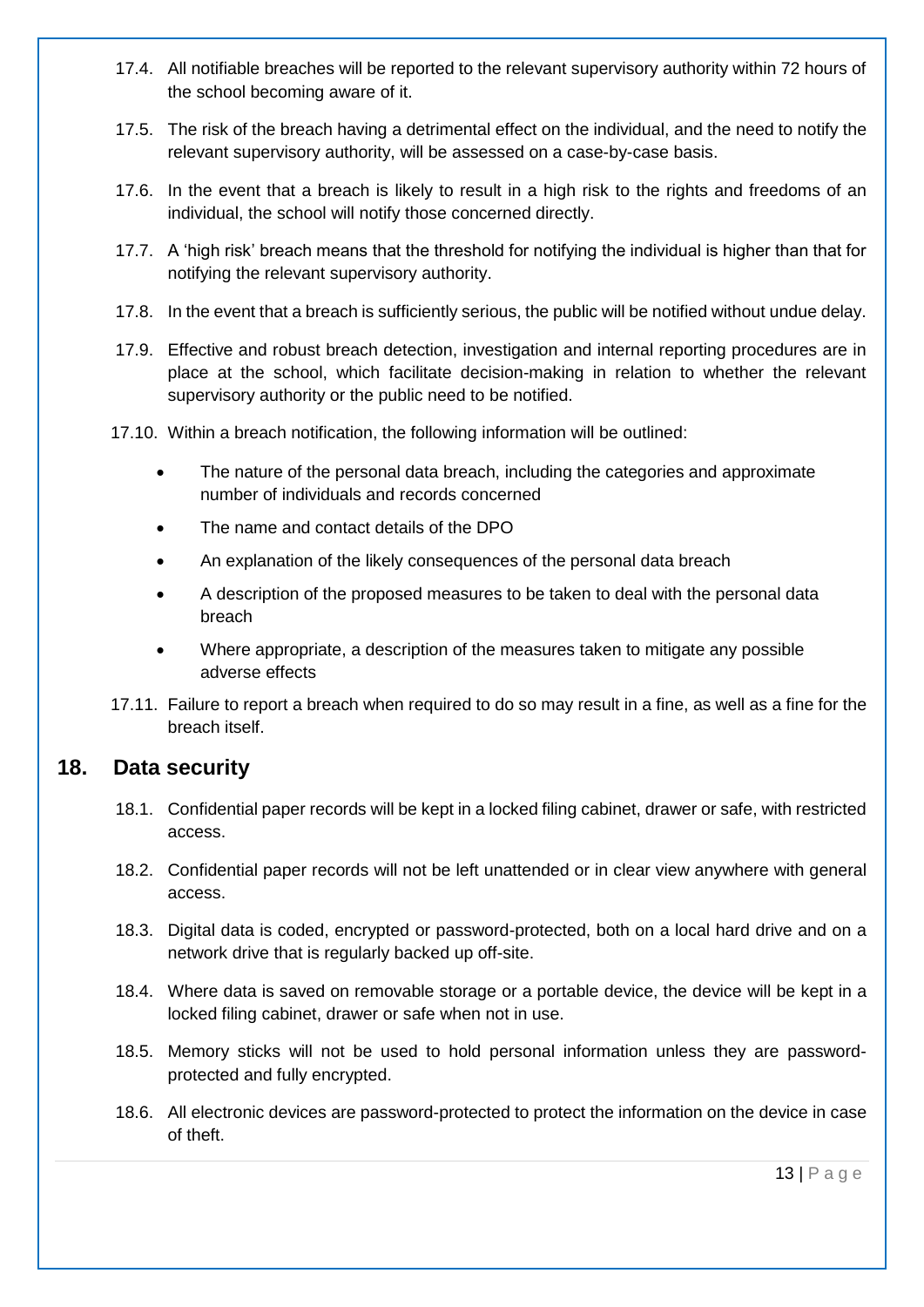- 18.7. Where possible, the school enables electronic devices to allow the remote blocking or deletion of data in case of theft.
- 18.8. Staff will not use their personal laptops or computers for school purposes.
- 18.9. All necessary members of staff are provided with their own secure login and password, and every computer regularly prompts users to change their password.
- 18.10. Emails containing sensitive or confidential information are password-protected if there are unsecure servers between the sender and the recipient.
- 18.11. Circular emails to parents are sent blind carbon copy (bcc), so email addresses are not disclosed to other recipients.
- 18.12. When sending confidential information by fax, staff will always check that the recipient is correct before sending.
- 18.13. Where personal information that could be considered private or confidential is taken off the premises, either in electronic or paper format, staff will take extra care to follow the same procedures for security, e.g. keeping devices under lock and key. The person taking the information from the school premises accepts full responsibility for the security of the data.
- 18.14. Before sharing data, all staff members will ensure:
	- They are allowed to share it.
	- That adequate security is in place to protect it.
	- Who will receive the data has been outlined in a privacy notice.
- 18.15. Under no circumstances are visitors allowed access to confidential or personal information. Visitors to areas of the school containing sensitive information are supervised at all times.
- 18.16. The physical security of the school's buildings and storage systems, and access to them, is reviewed on a termly basis. If an increased risk in vandalism/burglary/theft is identified, extra measures to secure data storage will be put in place.
- 18.17. Oxspring Primary School takes its duties under the UK-GDPR seriously and any unauthorised disclosure may result in disciplinary action.
- 18.18. The Headteacher and School Business Manager are responsible for continuity and recovery measures are in place to ensure the security of protected data.
- 18.19. Any sensitive data that is sent out via post will be sent recorded delivery and the recipient will have to sign for the contents.

## <span id="page-18-0"></span>**19. Publication of information**

- 19.1. Oxspring Primary School will not publish any personal information, including photos, on its website without the permission of the affected individual.
- 19.2. When uploading information to the school website, staff are considerate of any metadata or deletions which could be accessed in documents and images on the site.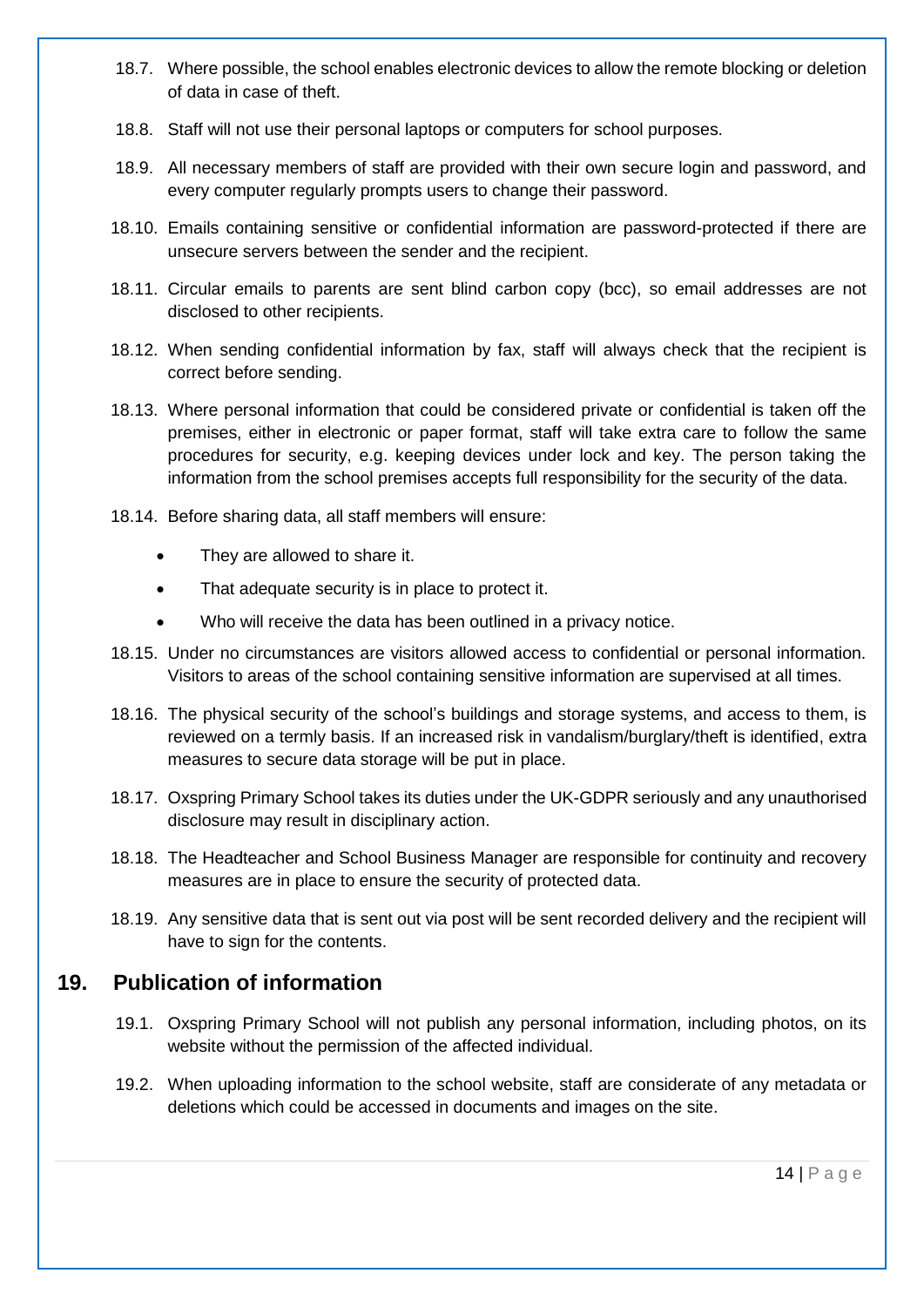# <span id="page-19-0"></span>**20. Photography**

- 20.1. The school understands that recording images of identifiable individuals constitutes as processing personal information, so it is done in line with data protection principles.
- 20.2. As part of our school activities, we may take photographs and record images of individuals within our school.
- 20.3. We will obtain written consent from parents/carers for photographs and videos to be taken of their child for communication, marketing and promotional materials. We will clearly explain how the photograph and/or video will be used to both the parent/carer and pupil.
- 20.4. Uses may include:

Within school on notice boards and in school magazines, brochures, newsletters, etc.

Outside of school by external agencies such as the school photographer, newspapers, campaigns

Online on our school website or social media pages

- 20.5. Consent can be refused or withdrawn at any time. If consent is withdrawn, we will delete the photograph or video and not distribute it further.
- 20.6. When using photographs and videos in this way we will not accompany them with any other personal information about the child, to ensure they cannot be identified.
- 20.7. Images captured by individuals for recreational/personal purposes, and videos made by parents for family use, are exempt from the UK-GDPR.

## <span id="page-19-1"></span>**21. Data retention**

- 21.1. Data will not be kept for longer than is necessary.
- 21.2. Unrequired data will be deleted as soon as practicable.
- 21.3. Some educational records relating to former pupils or employees of the school may be kept for an extended period for legal reasons, but also to enable the provision of references or academic transcripts.
- 21.4. Paper documents will be shredded or pulped, and electronic memories scrubbed clean or destroyed, once the data should no longer be retained.
- 21.5. All retention of data is kept in line with BMBC Retention Policy

## <span id="page-19-2"></span>**22. DBS data**

- 22.1. All data provided by the DBS will be handled in line with data protection legislation; this includes electronic communication.
- 22.2. Data provided by the DBS will never be duplicated.
- 22.3. Any third parties who access DBS information will be made aware of the data protection legislation, as well as their responsibilities as a data handler.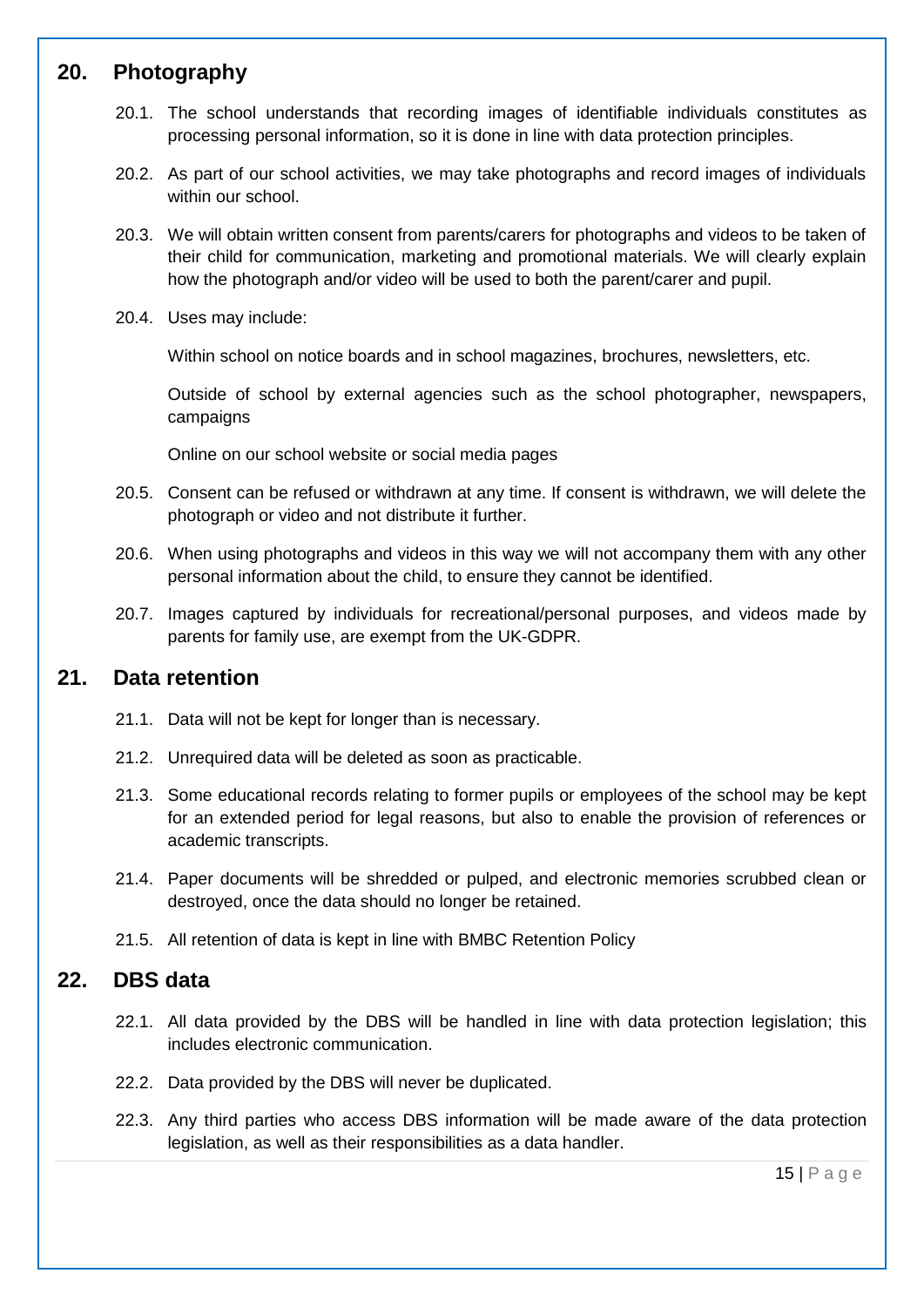## <span id="page-20-0"></span>**23. Policy review**

- 23.1. The DPO is responsible for monitoring and reviewing this policy.
- 23.2. This policy will be reviewed and updated if necessary when the Data Protection Bill receives royal assent and becomes law (as the Data Protection Act 2018) – if any changes are made to the bill that affect our school's practice. Otherwise, or from then on, this policy will be reviewed **every 2 years** and shared with the full governing board.
- 23.3. The next scheduled review date for this policy is June 2023.

# **24. Links with other policies/documents**

This Data Protection Policy is linked to other policies including our:

- 24.1. Freedom of information publication scheme
- 24.2. Safeguarding Policy
- 24.3. Data Information Security Policy
- 24.4. Data Breach Policy
- 24.5. E-Safety Policy
- 24.6. Bring Your Own Device Agreement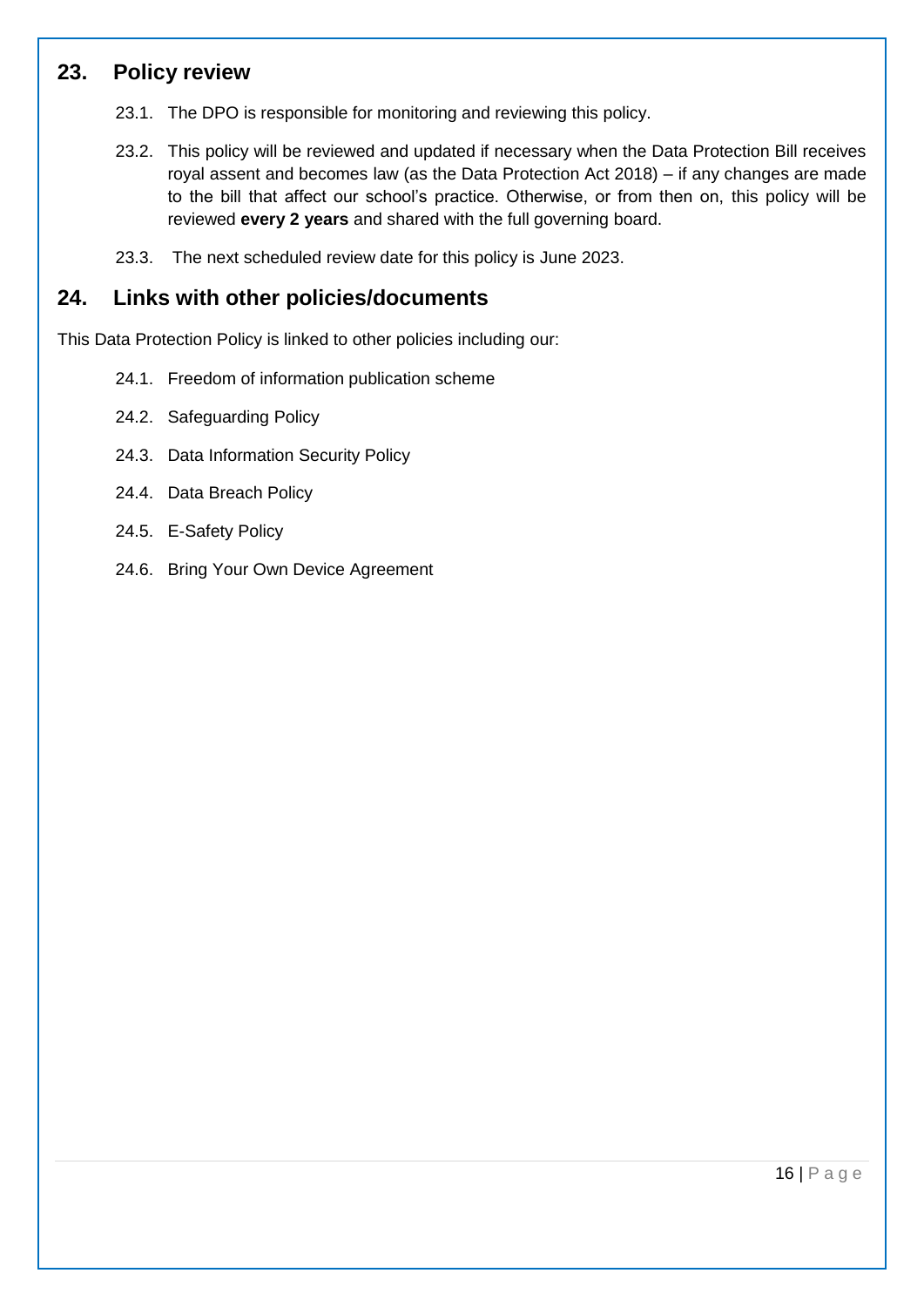# **25. Appendix 1 - Sharing personal data**

We will not normally share personal data with anyone else, but may do so where:

- There is an issue with a pupil or parent/carer that puts the safety of our staff at risk
- We need to liaise with other agencies we will seek consent as necessary before doing this
- Our suppliers or contractors need data to enable us to provide services to our staff and pupils – for example, IT companies. When doing this, we will:
	- Only appoint suppliers or contractors which can provide sufficient guarantees that they comply with data protection law
	- $\circ$  Establish a data sharing agreement with the supplier or contractor, either in the contract or as a standalone agreement, to ensure the fair and lawful processing of any personal data we share
	- o Only share data that the supplier or contractor needs to carry out their service, and information necessary to keep them safe while working with us

We will also share personal data with law enforcement and government bodies where we are legally required to do so, including for:

- The prevention or detection of crime and/or fraud
- The apprehension or prosecution of offenders
- The assessment or collection of tax owed to HMRC
- In connection with legal proceedings
- Where the disclosure is required to satisfy our safeguarding obligations
- Research and statistical purposes, as long as personal data is sufficiently anonymised or consent has been provided

We may also share personal data with emergency services and local authorities to help them to respond to an emergency situation that affects any of our pupils or staff.

As the UK is now classed as a 'third country' it will ensure that it obtains a Standard Contractual Contract with data processed outside the European Economic Area.

#### **Appendix 2 - Subject access requests and other rights of individuals**

#### **Subject access requests**

Individuals have a right to make a 'subject access request' to gain access to personal information that the school holds about them. This includes:

- Confirmation that their personal data is being processed
- Access to a copy of the data
- The purposes of the data processing
- The categories of personal data concerned
- Who the data has been, or will be, shared with
- How long the data will be stored for, or if this isn't possible, the criteria used to determine this period
- The source of the data, if not the individual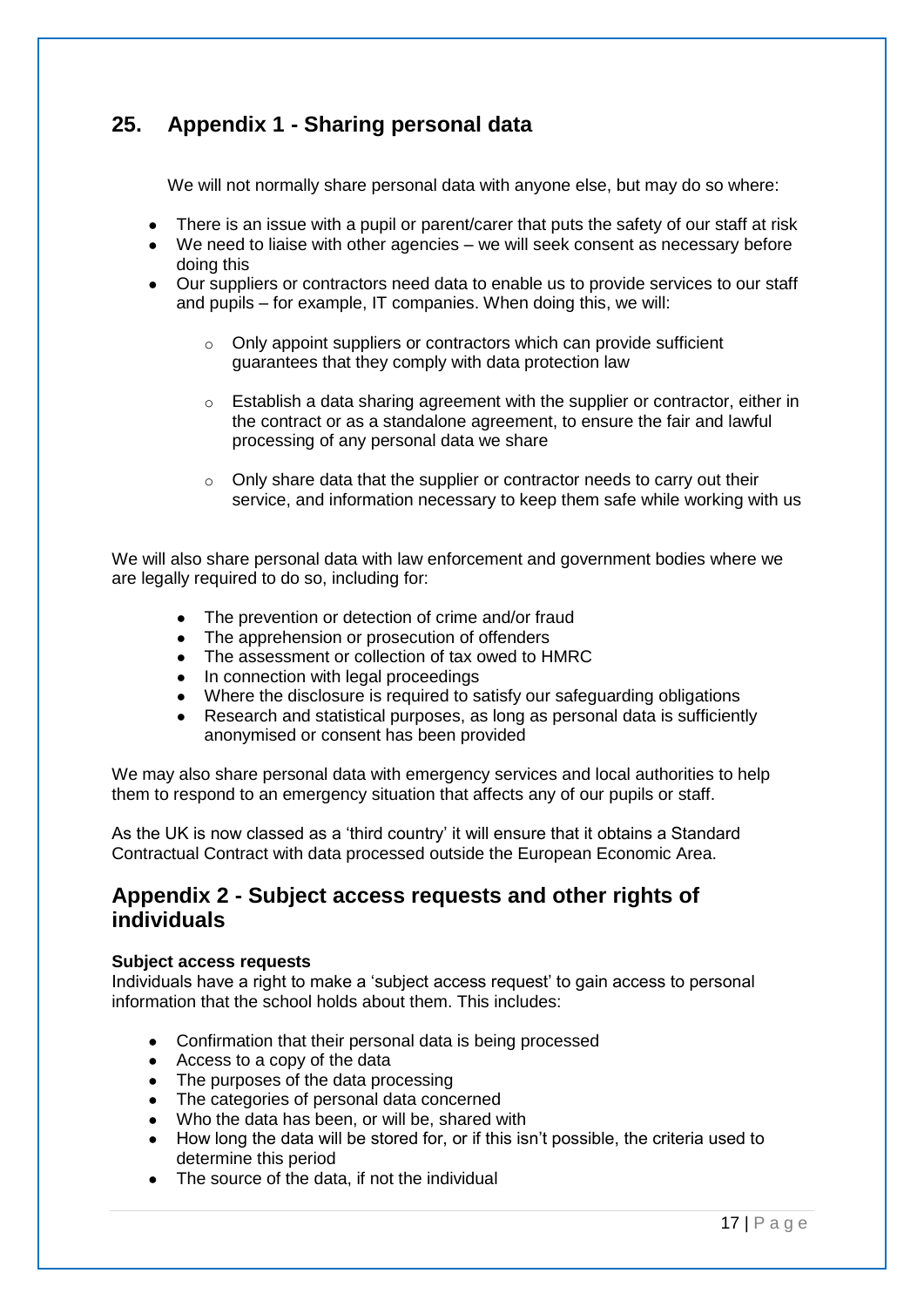• Whether any automated decision-making is being applied to their data, and what the significance and consequences of this might be for the individual

Subject access requests must be submitted in writing, either by letter, email or fax to the school. If the school has a social media account, they can be made by the relevant SM account. It is important to note that during the summer holidays, all post is held by Royal Mail so all SARs should be made by email.

They should include:

- Name of individual
- Correspondence address
- Contact number and email address
- Details of the information requested

In some circumstances, the school may ask the data subject to show identification to verify their relationship with a pupil (please see 9.3)

If staff receive a subject access request they must immediately forward it to the Headteacher.

#### **Children and subject access requests**

Personal data about a child belongs to that child, and not the child's parents or carers. For a parent or carer to make a subject access request with respect to their child, the child must either be unable to understand their rights and the implications of a subject access request, or have given their consent.

Children below the age of 13 are generally not regarded to be mature enough to understand their rights and the implications of a subject access request. Therefore, most subject access requests from parents or carers of pupils at our school may be granted without the express permission of the pupil. This is not a rule and a pupil's ability to understand their rights will always be judged on a case-by-case basis.

#### **Responding to subject access requests**

When responding to requests, we:

- May ask the individual to provide 2 forms of identification
- May contact the individual via phone to confirm the request was made
- Will respond without delay and within 1 month of receipt of the request
- Will provide the information free of charge
- May tell the individual we will comply within 3 months of receipt of the request, where a request is complex or numerous. We will inform the individual of this within 1 month, and explain why the extension is necessary

We will not disclose information if it:

- Might cause serious harm to the physical or mental health of the pupil or another individual
- Would reveal that the child is at risk of abuse, where the disclosure of that information would not be in the child's best interests
- Is contained in adoption or parental order records
- Is given to a court in proceedings concerning the child

If the request is unfounded or excessive, we may refuse to act on it, or charge a reasonable fee which takes into account administrative costs.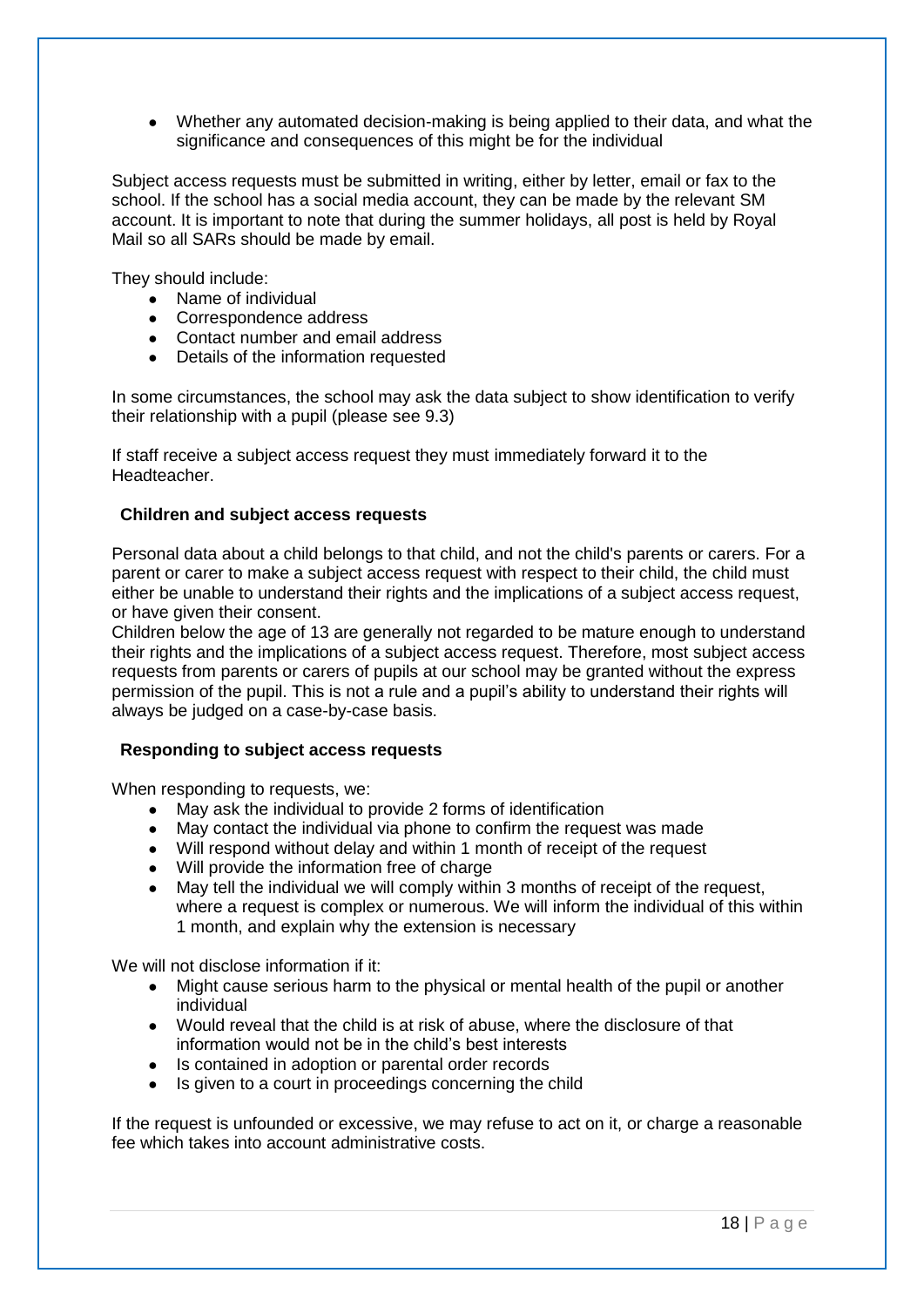A request will be deemed to be unfounded or excessive if it is repetitive, or asks for further copies of the same information.

When we refuse a request, we will tell the individual why, and tell them they have the right to complain to the ICO.

# **Appendix 3 - Other data protection rights of the individual**

In addition to the right to make a subject access request (see above), and to receive information when we are collecting their data about how we use and process it, individuals also have the right to:

- Withdraw their consent to processing at any time
- Ask us to rectify, erase or restrict processing of their personal data, or object to the processing of it (in certain circumstances)
- Prevent use of their personal data for direct marketing
- Challenge processing which has been justified on the basis of public interest
- Request a copy of agreements under which their personal data is transferred to a third country.
- Object to decisions based solely on automated decision making or profiling (decisions taken with no human involvement, that might negatively affect them)
- Prevent processing that is likely to cause damage or distress
- Be notified of a data breach in certain circumstances
- Make a complaint to the ICO
- Ask for their personal data to be transferred to a third party in a structured, commonly used and machine- readable format (in certain circumstances)

Individuals should submit any request to exercise these rights to the DPO (through the school office). If staff receive such a request, they must immediately forward it to the DPO.

#### **Parental requests to see the educational record**

Parents, or those with parental responsibility, may have access to their child's educational record (which includes most information about a pupil that the school holds on their MIS system) within 15 school days of receipt of a written request.

## **Appendix 4 - Data protection by design and default**

We will put measures in place to show that we have integrated data protection into all of our data processing activities, including:

- Appointing a suitably qualified DPO, and ensuring they have the necessary resources to fulfil their duties and maintain their expert knowledge
- Only processing personal data that is necessary for each specific purpose of processing, and always in line with the data protection principles set out in relevant data protection law (see section 6)
- Completing privacy impact assessments where the school's processing of personal data presents a high risk to rights and freedoms of individuals, and when introducing new technologies (the DPO will advise on this process)
- Integrating data protection into internal documents including this policy, any related policies and privacy notices
- Regularly training members of staff on data protection law, this policy, any related policies and any other data protection matters; we will also keep a record of attendance